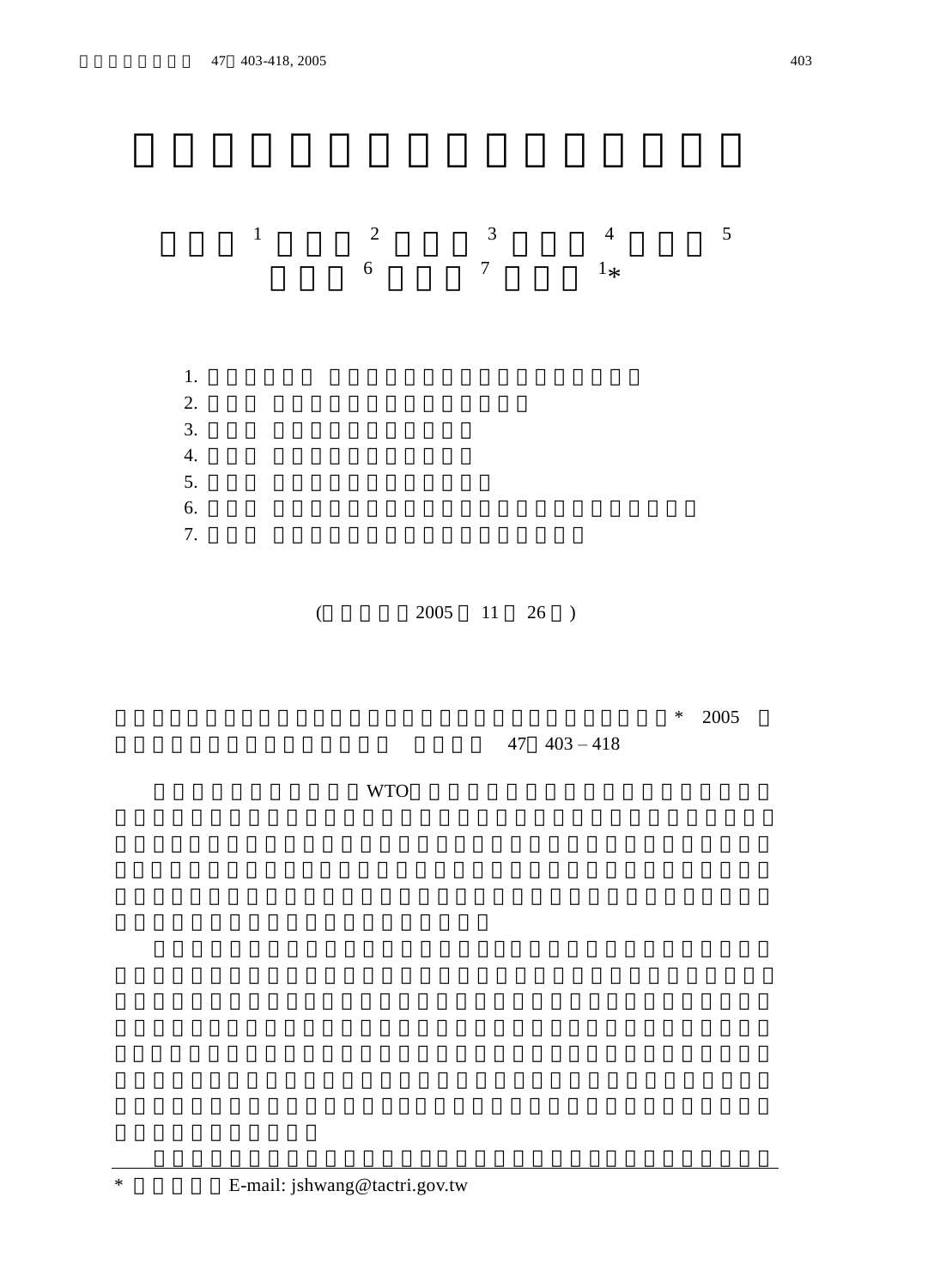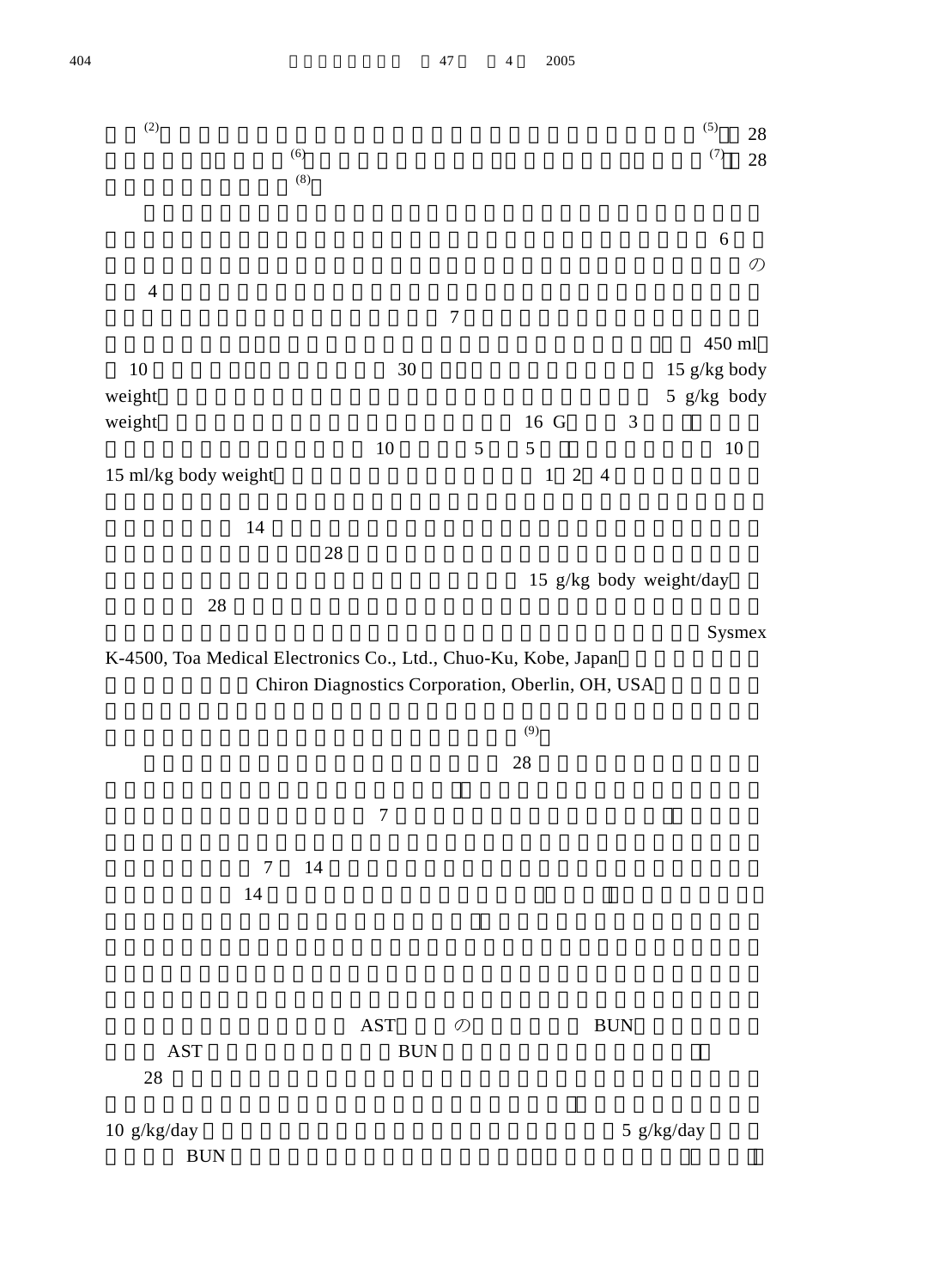|                      |        | Dose    |              | No. of rats observed <sup>2)</sup> |                |     |                |    |                |     |     |     |       |               |        |                  |
|----------------------|--------|---------|--------------|------------------------------------|----------------|-----|----------------|----|----------------|-----|-----|-----|-------|---------------|--------|------------------|
| Group <sup>1</sup>   | (g/kg) | Symptom |              | Hour                               |                |     |                |    |                | Day |     |     |       |               |        | No. of<br>deaths |
|                      |        |         | $\mathbf{1}$ | $\overline{2}$                     | $\overline{4}$ | 1   | $\overline{2}$ | 3  | $\overline{4}$ | 5   | 6   | 7   | 14 21 |               | 28     |                  |
| Acute oral toxicity  |        |         |              |                                    |                |     |                |    |                |     |     |     |       |               |        |                  |
| <b>BT</b>            | 10     | Normal  | 10           | 10                                 | 10             | 10  | 10             | 10 | -10            | 10  | 10  | 10  | 10    |               |        | $\Omega$         |
| JT/HT                | 10     | Normal  | 10           | 10                                 | 10             | 10  | 10             | 10 | 10             | 10  | 10  | 10  | 10    | $-$           |        | $\Omega$         |
| JT/SMT               | 10     | Normal  | 10           | 10                                 | 10             | 10  | 10             | 10 | 10             | 10  | 10  | 10  | 10    |               |        | $\Omega$         |
| Yam/JT               | 5      | Normal  | 10           | 10                                 | 10             | 10  | 10             | 10 | 10             | 10  | 10  | 10  | 10    |               |        | $\Omega$         |
| Yam/JT/BP            | 5      | Normal  | 10           | 10                                 | 10             | 10  | 10             | 10 | 10             | 10  | 10  | 10  | 10    |               |        | $\Omega$         |
| JT/Yam/MC            | 5      | Normal  | 10           | 10                                 | 10             | 10  | 10             | 10 | 10             | 10  | 10  | 10  | 10    | $\sim$ $\sim$ |        | $\Omega$         |
| $YL-S$               | 10     | Normal  | 10           | 10                                 | 10             | 10  | 10             | 10 | 10             | 10  | 10  | 10  | 10    |               |        | $\Omega$         |
| YL-L                 | 10     | Normal  | 10           | 10                                 | 10             | 10  | 10             | 10 | 10             | 10  | 10  | 10  | 10    |               |        | $\Omega$         |
| <b>NF</b>            | 10     | Normal  | 10           | 10                                 | 10             | 10  | 10             | 10 | 10             | 10  | 10  | 10  | 10    |               |        | $\Omega$         |
| ML                   | 10     | Normal  | 10           | 10                                 | 10             | 10  | 10             | 10 | 10             | 10  | 10  | 10  | 10    |               |        | $\Omega$         |
| GABA tea             | 15     | Normal  | 10           | 10                                 | 10             | 10  | 10             | 10 | 10             | 10  | -10 | 10  | 10    |               |        | $\Omega$         |
| <b>GT</b>            | 15     | Normal  | 10           | 10                                 | 10             | 10  | 10             | 10 | 10             | 10  | 10  | 10  | 10    |               |        | $\Omega$         |
| <b>CFPT</b>          | 15     | Normal  | 10           | 10                                 | 10             | 10  | 10             | 10 | 10             | 10  | 10  | 10  | 10    |               |        | $\Omega$         |
| <b>RBT</b>           | 15     | Normal  | 10           | 10                                 | 10             | 10  | 10             | 10 | 10             | 10  | 10  | 10  | 10    | $-$           | $\sim$ | $\Omega$         |
| <b>CBT</b>           | 15     | Normal  | 10           | 10                                 | 10             | 10  | 10             | 10 | 10             | 10  | 10  | 10  | 10    |               |        | $\Omega$         |
| <b>FLBT</b>          | 15     | Normal  | 10           | 10                                 | 10             | 10  | 10             | 10 | 10             | 10  | 10  | 10  | 10    |               |        | $\Omega$         |
| ABT                  | 15     | Normal  | 10           | 10                                 | 10             | 10  | 10             | 10 | 10             | 10  | 10  | 10  | 10    |               |        | $\Omega$         |
| CL                   | 15     | Normal  | 10           | -10                                | -10            | -10 | -10            |    | 10 10 10 10    |     |     | -10 | -10   |               |        | $\mathbf{0}$     |
| 28-day oral toxicity |        |         |              |                                    |                |     |                |    |                |     |     |     |       |               |        |                  |
| CL                   | 5      | Normal  | 10           | 10                                 | 10             | 10  | 10             | 10 | 10             | 10  | -10 | 10  | 10    | 10            | 10     | $\Omega$         |
| CL                   | 10     | Normal  | 10           | 10                                 | 10             | 10  | 10             | 10 | 10             | 10  | 10  | 10  | 10    | 10            | 10     | $\Omega$         |
| <b>CL</b>            | 15     | Normal  | 10           | 10                                 | 10             | 10  | 10             | 10 | 10             | 10  | 10  | 10  | 10    | 10            | 10     | $\Omega$         |
| <b>NF</b>            | 15     | Normal  | 10           | 10                                 | 10             | 10  | 10             | 10 | 10             | 10  | 10  | 10  | 10    | 10            | 10     | $\Omega$         |

Table 1. Symptoms and time course of death of rats gavaged with processed agricultural foods

<sup>1)</sup> BT, buckwheat tea bag; JT/HT, Job's tear and houttuyuis tea bag; JT/SMT, Job's tear and shitake mushroom tea bag; Yam/JT, yam and Job's tear powder; Yam/JT/BP, yam, Job's tear, and bee propolis powder; JT/Yam/MC: Job's tear, yam, and monascus crisps; YL-S, yam leaf, small type; YL-L, yam leaf, large type; NF, bird's nest fern; ML, mulberry leaf; GT, green tea; CFPT, *Chrysanthemi flos* paochung tea; RBT, roselle black tea; CBT, cinnamon black tea; FLBT, fu lu black tea; ABT, ailanthus prickly ash black tea; CL, *Cynanchum* leaf.

 $^{2)}$  Ten rats were treated in each group (5 males and 5 females).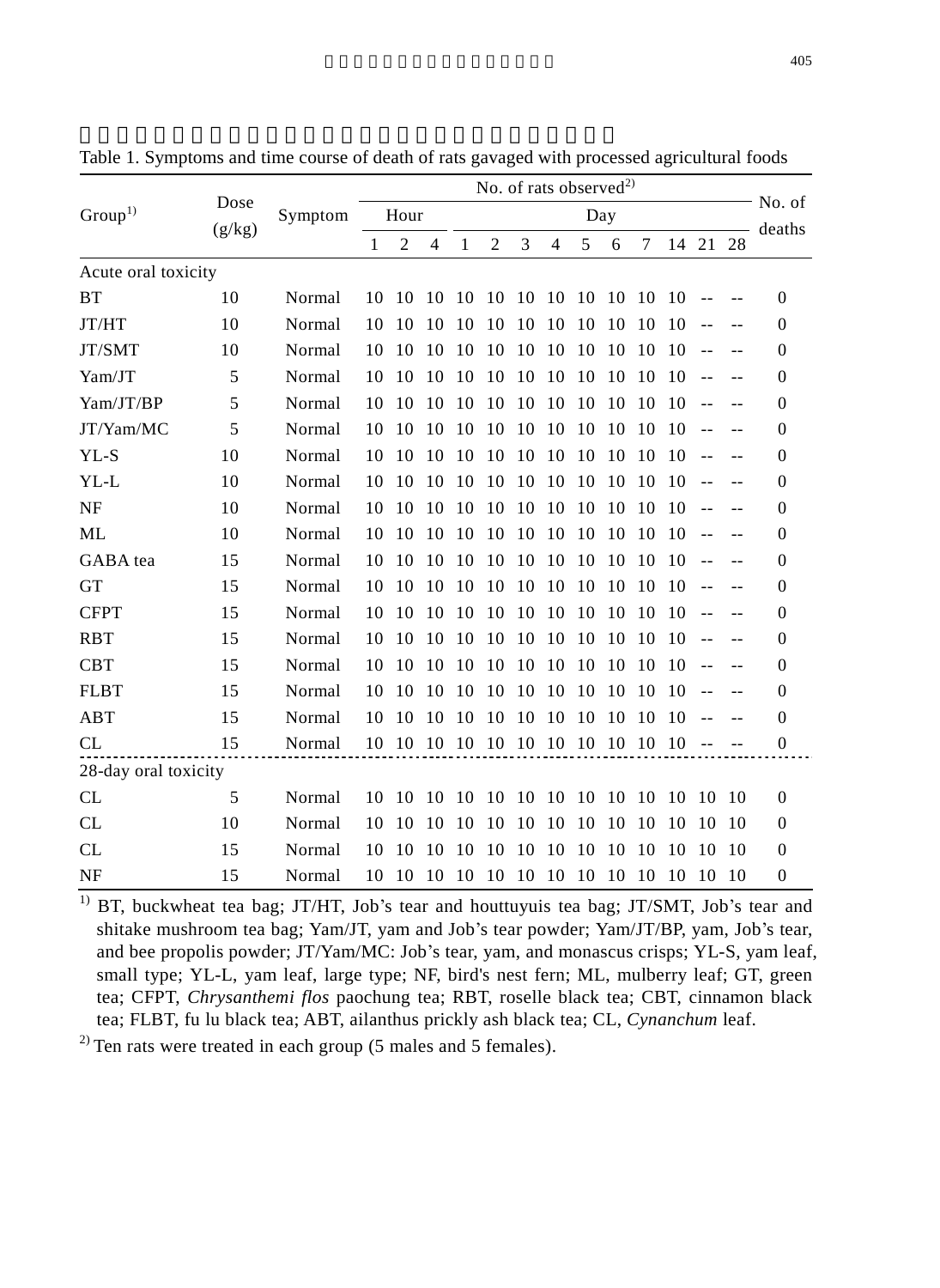|        |                     | Dose             |                      | Body weight (g)   |                   |
|--------|---------------------|------------------|----------------------|-------------------|-------------------|
| Sex    | $\mathrm{Group}^1$  | (g/kg)           | Day 0                | Day 7             | Day 14            |
| Male   | Control             | $\boldsymbol{0}$ | $175.0 \pm 3.4a^{2}$ | $193.6{\pm}5.0a$  | $220.6 \pm 16.2a$ |
|        | BT                  | 10               | $174.4 \pm 3.4a$     | 188.2±6.2ab       | $203.2 \pm 10.2a$ |
|        | JT/HT               | 10               | $174.2 \pm 2.0a$     | $185.6 \pm 2.4b$  | $205.4 \pm 6.0a$  |
|        | Control             | $\boldsymbol{0}$ | $164.8 + 4.1a$       | $188.8 \pm 3.7a$  | $239.2 \pm 13.1a$ |
|        | JT/SMT              | 10               | $166.0 \pm 3.9a$     | $197.6 \pm 12.0a$ | $240.0 \pm 15.2a$ |
|        | Yam/JT              | $\sqrt{5}$       | $166.4 \pm 1.5a$     | $190.6 \pm 13.9a$ | $240.4 \pm 11.2a$ |
|        | Yam/JT/BP           | 5                | $169.2 \pm 1.2a$     | $190.2 \pm 13.2a$ | $229.2 \pm 3.4a$  |
|        | JT/Yam/MC           | 5                | $168.0{\pm}2.1a$     | $197.0 \pm 3.8a$  | 239.8±9.0a        |
|        | Control             | $\boldsymbol{0}$ | $186.0{\pm}3.3a$     | $209.2 \pm 5.8a$  | $234.0 \pm 6.3a$  |
|        | YL-S                | 10               | $182.8 \pm 3.4a$     | $200.2{\pm}9.6a$  | $222.6 \pm 12.5a$ |
|        | YL-L                | 10               | 185.8±2.6a           | $201.0 \pm 7.7a$  | 220.6±9.7a        |
|        | NF                  | 10               | $185.8 \pm 3.2a$     | 197.0±8.0a        | $214.0 \pm 5.4a$  |
|        | ML                  | 10               | $171.2 \pm 2.7a$     | 198.8±5.7a        | $216.6{\pm}5.9a$  |
| Female | Control             | $\boldsymbol{0}$ | $164.2 \pm 2.6a$     | 182.0±4.6a        | $203.2 \pm 10.4a$ |
|        | $\operatorname{BT}$ | 10               | $164.4 \pm 3.0a$     | 179.4±4.6ab       | $200.0 \pm 6.3a$  |
|        | JT/HT               | 10               | $165.6{\pm}2.1a$     | $173.6 \pm 4.5b$  | 192.8±4.6a        |
|        | Control             | $\boldsymbol{0}$ | $155.0 \pm 2.8a$     | $176.0 \pm 5.2a$  | 198.0±10.9a       |
|        | JT/SMT              | 10               | $153.2 \pm 3.7a$     | $166.4 \pm 13.9a$ | $189.0 \pm 6.4a$  |
|        | Yam/JT              | $\sqrt{5}$       | $158.6 \pm 1.7a$     | $173.0 \pm 10.5a$ | $190.2 \pm 7.9a$  |
|        | Yam/JT/BP           | 5                | $157.0 + 3.1a$       | $178.8 + 3.2a$    | $200.8 + 5.3a$    |
|        | JT/Yam/MC           | 5                | $157.0 \pm 1.8a$     | $170.8 \pm 11.0a$ | 194.6±9.8a        |
|        | Control             | $\boldsymbol{0}$ | $183.2 \pm 3.2a$     | $198.8 + 4.0a$    | $214.6 \pm 6.2a$  |
|        | YL-S                | 10               | $181.0 \pm 1.1a$     | $184.2 \pm 6.5a$  | 199.0±6.9a        |
|        | YL-L                | 10               | $182.4 \pm 3.4a$     | $182.8 + 9.0a$    | $201.6 + 9.1a$    |
|        | $\rm NF$            | 10               | $183.0 \pm 2.9a$     | $178.2 \pm 7.7a$  | $185.4 \pm 10.6a$ |
|        | ML                  | 10               | $160.4 \pm 1.5a$     | $172.2 \pm 1.7a$  | 191.2±11.6a       |

Table 2. Body weight changes of rats gavaged with processed agricultural foods

 $\frac{1}{1}$  Group codes are given in the footnotes to Table 1.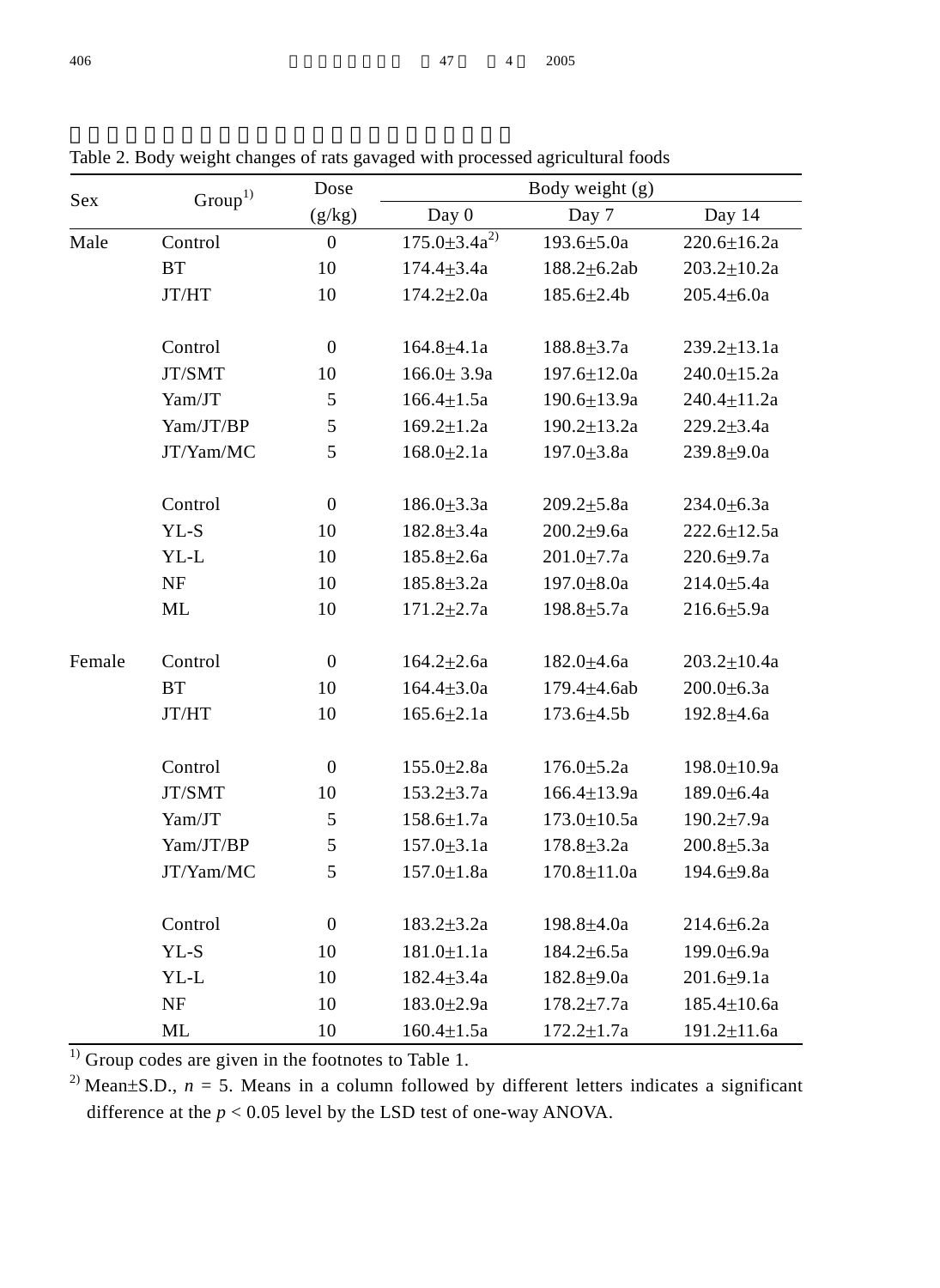| Sex    | $\mathrm{Group}^1$ | Dose         |                      | Body weight (g)      |                     |  |  |  |  |
|--------|--------------------|--------------|----------------------|----------------------|---------------------|--|--|--|--|
|        |                    | (g/kg)       | Day 0                | Day 7                | Day 14              |  |  |  |  |
| Male   | Control            | $\mathbf{0}$ | $164.0 \pm 1.3a^{2}$ | $202.6 + 4.0a$       | $226.0 \pm 12.8a$   |  |  |  |  |
|        | GABA tea           | 15           | $167.4 + 2.2a$       | 197.4±13.9ab         | $212.0 \pm 15.0$ ab |  |  |  |  |
|        | <b>GT</b>          | 15           | $166.6{\pm}2.6a$     | 194.4 $\pm$ 13.5ab   | $213.6 \pm 17.4ab$  |  |  |  |  |
|        | <b>CFPT</b>        | 15           | $166.0 \pm 3.0a$     | 194.8±23.5ab         | $213.6 \pm 16.5ab$  |  |  |  |  |
|        | <b>RBT</b>         | 15           | $164.4 \pm 3.6a$     | $186.2 \pm 15.4$ abc | $185.0 \pm 17.4c$   |  |  |  |  |
|        | <b>CBT</b>         | 15           | $168.8 \pm 1.9a$     | $169.6 \pm 19.4c$    | $177.8 \pm 11.8c$   |  |  |  |  |
|        | <b>FLBT</b>        | 15           | $164.2{\pm}4.0a$     | 191.0 $\pm$ 8.9abc   | $194.8 \pm 2.6$ bc  |  |  |  |  |
|        | ABT                | 15           | $162.0 \pm 2.5a$     | $178.0 \pm 16.3$ bc  | $187.6 \pm 9.5c$    |  |  |  |  |
|        | Control            | $\mathbf{0}$ | $189.3 \pm 2.6$      | $240.9 + 4.6$        | $268.7 + 8.7$       |  |  |  |  |
|        | CL                 | 15           | $187.8 \pm 3.8$      | $234.5 \pm 7.1$      | $262.0 \pm 11.4$    |  |  |  |  |
| Female | Control            | $\mathbf{0}$ | $153.2 \pm 3.9a$     | $182.0 \pm 8.0a$     | $199.4 \pm 6.6a$    |  |  |  |  |
|        | GABA tea           | 15           | 153.0±4.0a           | $176.4 \pm 7.5$ ab   | 186.8±12.3b         |  |  |  |  |
|        | <b>GT</b>          | 15           | $153.4 \pm 3.6a$     | 181.2±14.6a          | 197.0±4.8ab         |  |  |  |  |
|        | <b>CFPT</b>        | 15           | $151.4 \pm 2.8a$     | $163.6 \pm 10.2$ bc  | $185.2{\pm}5.0b$    |  |  |  |  |
|        | <b>RBT</b>         | 15           | $157.6 \pm .0a$      | 164.0±2.8bc          | 159.6±9.3c          |  |  |  |  |
|        | <b>CBT</b>         | 15           | $155.8 \pm 3.0a$     | 154.0±8.1c           | 156.2±6.8c          |  |  |  |  |
|        | <b>FLBT</b>        | 15           | $156.2{\pm}4.7a$     | 159.2±14.6c          | $166.2 \pm 11.3c$   |  |  |  |  |
|        | <b>ABT</b>         | 15           | $156.8 \pm 6.7a$     | $161.0 \pm 11.5c$    | $161.4 + 9.1c$      |  |  |  |  |
|        | Control            | $\mathbf{0}$ | $158.5 \pm 2.8$      | $211.1 \pm 4.9$      | $224.0 \pm 8.3$     |  |  |  |  |
|        | CL                 | 15           | $156.2 \pm 1.8$      | $206.8 + 7.3$        | $219.8 + 5.7$       |  |  |  |  |

Table 2. Body weight changes of rats gavaged with processed agricultural foods (continued)

 $\frac{1}{1}$  Group codes are given in the footnotes to Table 1.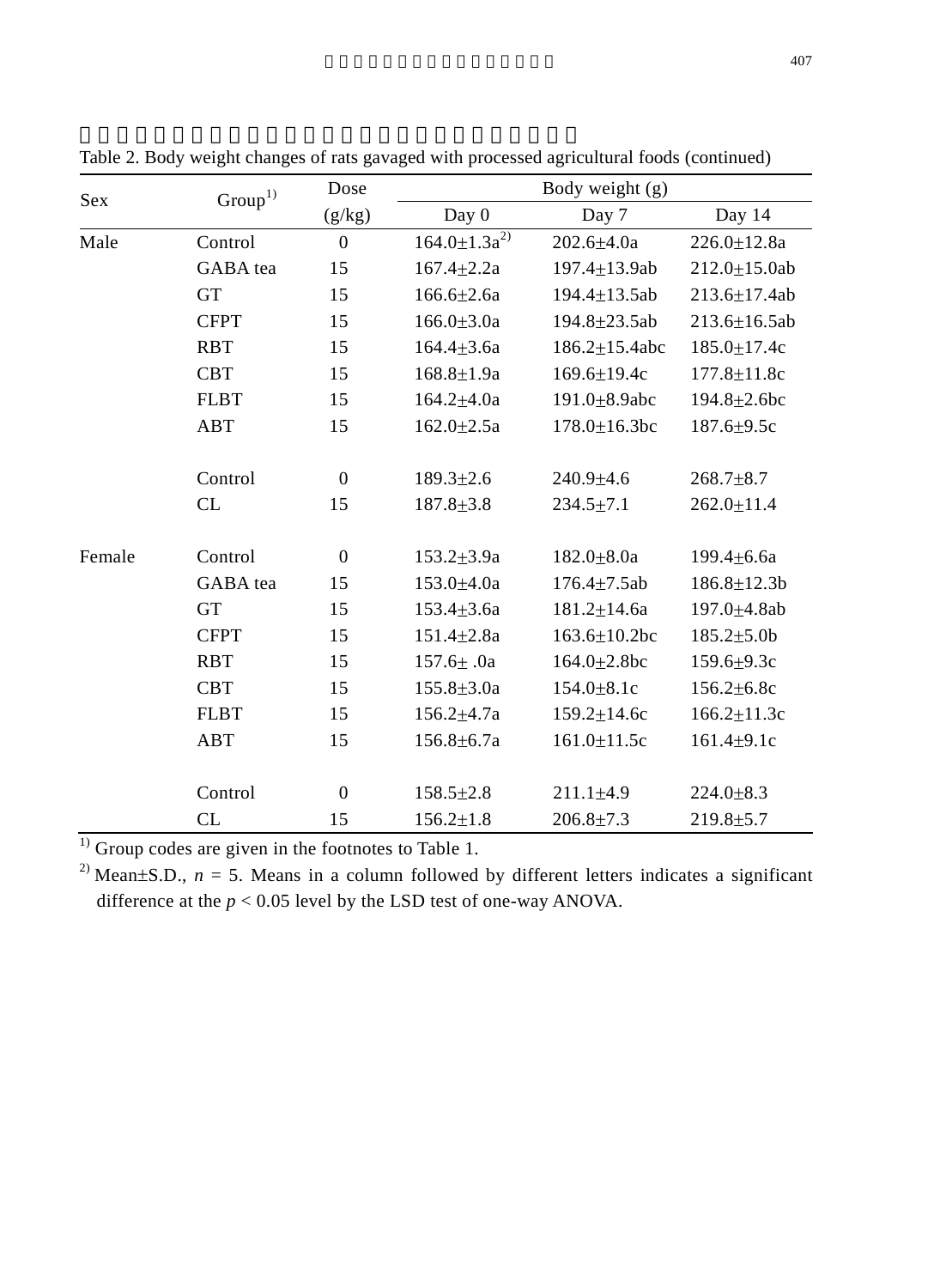|        |                     | WBC <sup>2</sup>   |                       |                                    |                                                                                       |                                 |                                                   |                   |
|--------|---------------------|--------------------|-----------------------|------------------------------------|---------------------------------------------------------------------------------------|---------------------------------|---------------------------------------------------|-------------------|
| Sex    | Group <sup>1</sup>  |                    | RBC<br>$(10^6/\mu l)$ | $\rm Hb$                           | Hct                                                                                   | MCV                             | $\rm MCH$                                         | <b>MCHC</b>       |
|        |                     | $(10^3/\mu l)$     |                       | (g/dl)                             | (% )                                                                                  | (f1)                            | (pg)                                              | (g/dl)            |
| Male   | Control             | $6.6 \pm 1.2a^{3}$ | $8.1 + 0.3a$          | $16.5 \pm 0.7a$                    | $47.4 \pm 1.3a$                                                                       | 58.2 $\pm$ 1.6a 20.2 $\pm$ 0.7a |                                                   | $34.7 \pm 0.7a$   |
|        | BT                  | $4.9 \pm 0.7$ b    | $8.6 \pm 0.5a$        | $16.9 \pm 0.8a$                    | $49.5 \pm 2.2a$                                                                       | $57.8 \pm 1.2a$ 19.7 $\pm$ 0.4a |                                                   | $34.2 \pm 0.1$ ab |
|        | JT/HT               | $6.3 \pm 0.9$ ab   | $8.1 + 0.4a$          | $16.3 + 0.6a$                      | $48.1 + 2.4a$                                                                         | 59.4 $\pm$ 1.6a 20.1 $\pm$ 0.5a |                                                   | $33.8 + 0.5b$     |
|        |                     |                    |                       |                                    |                                                                                       |                                 |                                                   |                   |
|        | Control             | $9.0 + 2.4a$       | $6.8{\pm}0.4a$        | $13.8 + 0.4a$                      | $41.5{\pm}1.4{\rm ab}$                                                                |                                 | 61.3±2.3a 20.3±0.6ab 33.2±0.5a                    |                   |
|        | JT/SMT              | $9.1 + 2.2a$       | $6.1 \pm 0.3 b$       | $13.2 \pm 0.4a$                    | $38.8 \pm 1.3b$                                                                       |                                 | 63.2 $\pm$ 2.1a 21.5 $\pm$ 0.5c 33.9 $\pm$ 0.6a   |                   |
|        | Yam/JT              | $7.9 \pm 1.2a$     | $6.7 \pm 0.5a$        | $14.3 \pm 0.9a$                    | $42.0 \pm 2.2a$                                                                       |                                 | 62.7±1.8a 21.4±0.6bc 34.0±0.7a                    |                   |
|        | Yam/JT/BP           | $6.7 \pm 1.3a$     | $6.6 + 0.4ab$         | $14.0 \pm 1.0a$                    | $41.2 \pm 2.7ab$                                                                      |                                 | 62.5 $\pm$ 2.8a 21.3 $\pm$ 1.0bc 34.0 $\pm$ 0.0a  |                   |
|        | $\rm JT/Yam/MC$     | $8.6 + 2.5a$       | $6.9 \pm 0.2a$        | $14.0 \pm 0.4a$                    | $41.2 \pm 1.1$ ab                                                                     |                                 | 59.9±1.1a 20.3±0.3a 34.0±0.0a                     |                   |
|        | Control             | $7.0 \pm 0.5a$     | 7.8±0.2abc 16.9±0.4a  |                                    | $45.8 \pm 1.3a$                                                                       | 58.4 $\pm$ 0.7a 21.5 $\pm$ 0.2a |                                                   | $36.8 \pm 0.5a$   |
|        | YL-S                | $6.4 \pm 1.5$ ab   | $8.1 \pm 0.5$ bc      | $17.0 \pm 0.6a$                    | $47.5 \pm 2.3ab$                                                                      | 58.4 $\pm$ 0.5a 20.9 $\pm$ 0.5b |                                                   | $35.8 + 0.7$      |
|        | $YL-L$              | $4.5 + 0.8c$       | $7.8 + 0.4ab$         | $16.3 \pm 0.3a$                    | $45.4 + 0.4a$                                                                         | 58.4 $\pm$ 0.4a 20.9 $\pm$ 0.4b |                                                   | $35.8 \pm 0.4$    |
|        | $\rm NF$            | $5.1 \pm 1.6$ bc   | $8.3 \pm 0.3c$        | $17.0 \pm 0.5a$                    | $48.0{\pm}1.4a$                                                                       | 58.1 $\pm$ 0.8a 20.6 $\pm$ 0.4b |                                                   | $35.3 \pm 0.5$ bc |
|        | $\rm ML$            | $5.8 \pm 1.3$ abc  | $7.6 + 0.4a$          | $14.9 \pm 0.9$                     | $43.0 \pm 2.7$                                                                        | 56.5±0.8b 19.6±0.4c             |                                                   | $34.8 \pm 0.3c$   |
| Female | Control             | $5.8 + 2.1a$       | $7.2 \pm 0.5a$        | $15.4 \pm 0.6a$                    | $42.5 \pm 2.1a$                                                                       | 59.1 $\pm$ 1.5a 21.4 $\pm$ 0.7a |                                                   | $36.2 \pm 0.5a$   |
|        | $\operatorname{BT}$ | $6.7 \pm 1.3a$     | $7.1 \pm 0.2a$        | $15.4 \pm 0.4a$                    | $42.2 \pm 1.2a$                                                                       | 59.5±0.8a 21.7±0.4a             |                                                   | $36.4 \pm 0.7a$   |
|        | JT/HT               | $5.3 \pm 1.1a$     | $7.2 + 0.5a$          | $15.0 \pm 0.6a$                    | $42.5 \pm 2.3a$                                                                       | 59.0 $\pm$ 1.8a 20.8 $\pm$ 0.7a |                                                   | $35.3 \pm 0.5b$   |
|        |                     |                    |                       |                                    |                                                                                       |                                 |                                                   |                   |
|        | Control             | $6.5 + 1.8a$       | $6.8 + 0.3a$          | $14.7 \pm 0.7a$                    | $41.5 \pm 2.2a$                                                                       |                                 | 61.0 $\pm$ 1.7a 21.6 $\pm$ 0.7ab 35.4 $\pm$ 0.5ab |                   |
|        | JT/SMT              | $6.5 \pm 2.0a$     | $6.8 + 0.4a$          | $14.5 \pm 0.3a$                    | $41.3 \pm 1.6a$                                                                       |                                 | 60.5 $\pm$ 1.6a 21.3 $\pm$ 1.0a 35.2 $\pm$ 0.8a   |                   |
|        | Yam/JT              | $5.3 + 1.5a$       | $6.8 + 0.5a$          | $15.2 + 0.6a$                      | $42.0 \pm 2.1a$                                                                       |                                 | 61.6 $\pm$ 1.6a 22.3 $\pm$ 0.7ab 36.2 $\pm$ 0.4ab |                   |
|        | Yam/JT/BP           | $6.7 \pm 3.2a$     | $6.9 \pm 0.2a$        | $14.8 \pm 0.3a$                    | $41.2 \pm 0.8a$                                                                       |                                 | 60.2 $\pm$ 1.2a 21.7 $\pm$ 0.7ab 36.0 $\pm$ 0.7ab |                   |
|        | $\rm JT/Yam/MC$     | $7.3 \pm 2.3a$     | $6.8 \pm 0.4a$        | $16.5 \pm 2.7a$                    | $41.0 \pm 1.4a$                                                                       |                                 | 60.8 $\pm$ 1.9a 24.4 $\pm$ 3.7b 40.4 $\pm$ 7.0b   |                   |
|        |                     |                    |                       |                                    |                                                                                       |                                 |                                                   |                   |
|        | Control             | $7.4 \pm 1.0a$     | $6.7 \pm 0.1a$        | $15.6 \pm 0.4$ ab 39.9 $\pm 1.2$ a |                                                                                       |                                 | $59.3 \pm 1.1a$ $23.3 \pm 0.5a$                   | 39.2±0.4a         |
|        | YL-S                | $6.3 \pm 1.1$ ab   | $6.9 \pm 0.3a$        | $15.5 \pm 0.7$ b $40.2 \pm 2.0$ a  |                                                                                       | 58.4 $\pm$ 0.8a 22.5 $\pm$ 0.2a |                                                   | $38.5 + 0.4ab$    |
|        | $YL-L$              | $6.2 + 1.5$ ab     | $6.7 \pm 0.2a$        |                                    | $15.0 \pm 0.4$ ab 38.9 $\pm$ 0.9ab                                                    |                                 | $58.5 \pm 1.3a$ 22.5 $\pm$ 0.7a 38.5 $\pm$ 0.7ab  |                   |
|        | $\rm NF$            | $6.1 \pm 1.4$ ab   | $7.2 \pm 0.2 b$       | $16.2 \pm 0.5a$ 42.6 $\pm$ 1.2c    |                                                                                       |                                 | $58.9 \pm 1.1a$ 22.4 $\pm$ 0.8a 38.0 $\pm$ 0.7b   |                   |
|        | ML                  | $4.9 \pm 1.6$ b    | $7.5 \pm 0.2b$        |                                    | $15.3 \pm 0.5$ b $42.2 \pm 1.5$ bc $56.3 \pm 1.1$ b $20.4 \pm 0.7$ b $36.3 \pm 0.9$ c |                                 |                                                   |                   |

Table 3. Hematology of rats gavaged with processed agricultural foods

 $1)$  Group codes are given in the footnotes to Table 1.

<sup>2)</sup> WBC, white blood cells; RBC, red blood cells; Hb, hemoglobin; Hct, hematocrit; MCV, mean corpuscular volume; MCH, mean corpuscular hemoglobin; MCHC, mean corpuscular hemoglobin concentration.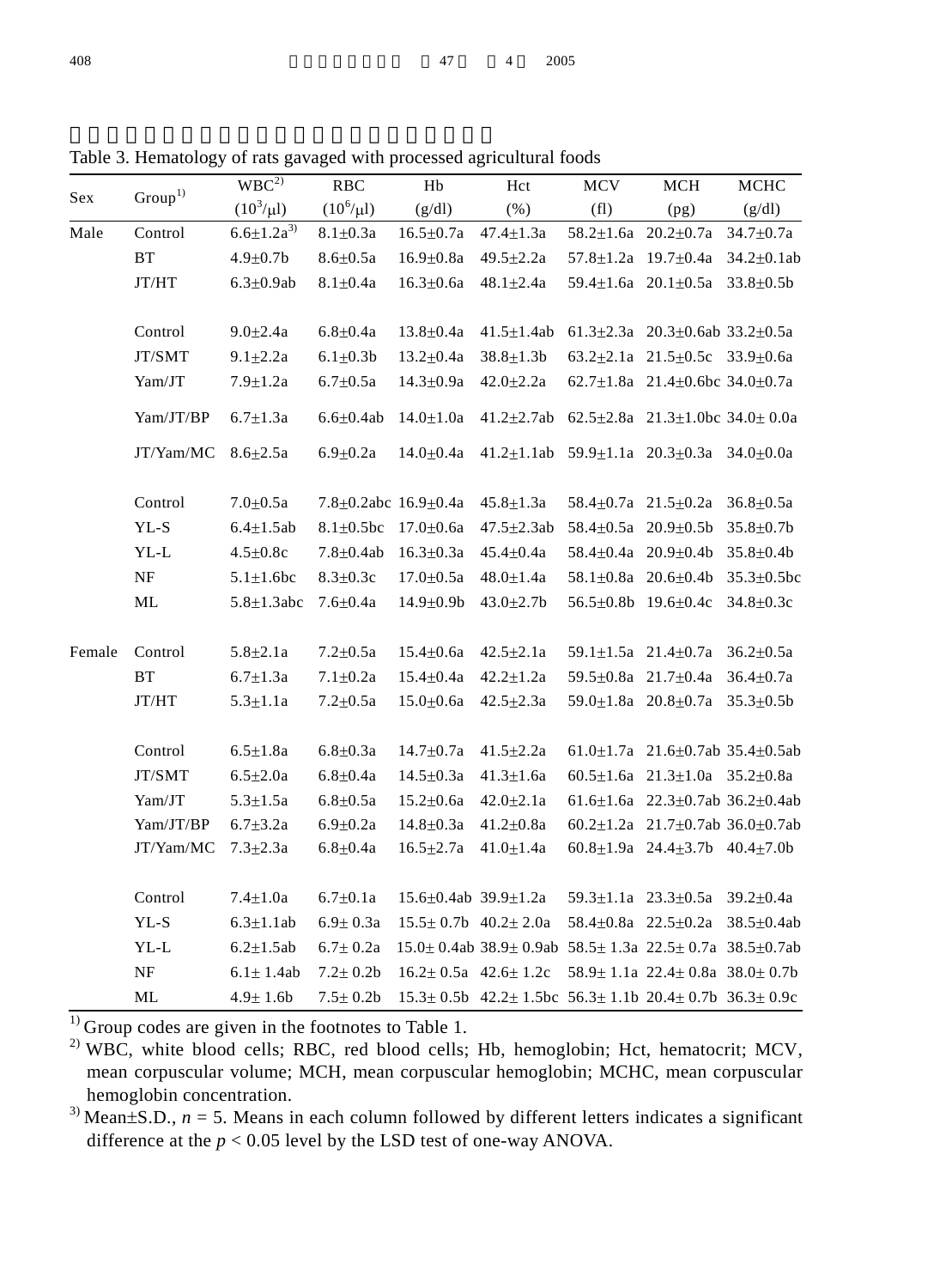| Group <sup>1</sup><br>Sex |                | WBC <sup>2</sup>   | <b>RBC</b>       | Hb                                                                   | Hct                                | <b>MCV</b>                                          | <b>MCH</b>       | <b>MCHC</b>                       |
|---------------------------|----------------|--------------------|------------------|----------------------------------------------------------------------|------------------------------------|-----------------------------------------------------|------------------|-----------------------------------|
|                           |                | $(10^3/\mu l)$     | $(10^6/\mu l)$   | (g/dl)                                                               | (% )                               | (f1)                                                | (pg)             | (g/dl)                            |
| Male                      | Control        | $7.1 \pm 1.8a^{3}$ | $7.1 + 0.4a$     | $15.5 + 0.7a$                                                        | $44.5 + 1.9a$                      | $63.1 + 2.0a$                                       | $22.0 \pm 0.4a$  | $34.9 + 0.8a$                     |
|                           | GABA tea       | $4.8 \pm 1.2 b$    | $7.4 + 0.4ab$    | $15.6 \pm 0.7a$                                                      | $44.9 \pm 2.4a$                    | $60.7 + 0.9$                                        | $21.1 \pm 0.4$   | $34.7 \pm 0.4ab$                  |
|                           | <b>GT</b>      | $5.2 \pm 2.2$ ab   | $7.6 \pm 0.5$ bc | $15.9 \pm 1.3$ ab                                                    | $46.2 \pm 3.5$ ab $60.7 \pm 1.0$ b |                                                     | $20.9 \pm 0.5$   | $34.4 \pm 0.3$ abc                |
|                           | <b>CFPT</b>    | $4.6 \pm 1.3 b$    |                  | 7.5±0.4abc 15.9±0.8ab                                                | 46.1 $\pm$ 2.2ab 61.6 $\pm$ 0.6ab  |                                                     | $21.3 \pm 0.3 b$ | $34.5 \pm 0.5$ abc                |
|                           | <b>RBT</b>     | $3.5 \pm 1.0$      | $8.0 + 0.4$ cd   | $17.0 \pm 0.8$ bc                                                    | $50.1 \pm 1.9c$                    | $62.6 + 0.9a$                                       | $21.2 \pm 0.3$   | $33.8 \pm 0.4c$                   |
|                           | <b>CBT</b>     | $4.1 \pm 1.1$      |                  | 7.9 $\pm$ 0.2bcd 16.6 $\pm$ 0.5abc 48.9 $\pm$ 1.1bc 62.0 $\pm$ 0.7ab |                                    |                                                     | $21.1 \pm 0.3$   | $34.0 \pm 0.3c$                   |
|                           | <b>FLBT</b>    | $3.6 \pm 0.8$      | $7.7 \pm 0.1$ bc | 16.4 $\pm$ 0.6abc 48.1 $\pm$ 1.4bc 62.6 $\pm$ 1.3a                   |                                    |                                                     |                  | $21.3 \pm 0.6ab$ 34.1 $\pm 0.2bc$ |
|                           | ABT            | $4.5 \pm 1.1$      | $8.2 \pm 0.5d$   | $17.3 \pm 0.8c$                                                      | $50.5 \pm 2.3c$                    | $61.3 \pm 1.8$ ab                                   | $21.0 \pm 0.9$   | $34.2 \pm 0.7$ abc                |
|                           |                |                    |                  |                                                                      |                                    |                                                     |                  |                                   |
|                           | Control        | $6.4 \pm 1.4$      | $7.7 + 0.2$      | $15.2 + 0.4$                                                         | $44.5 \pm 1.0$                     | $57.6 \pm 1.7$                                      | $19.6 + 0.8$     | $34.1 + 0.4$                      |
|                           | CL             | $4.0 \pm 1.5$      | $7.7 \pm 0.8$    | $15.6 \pm 1.5$                                                       | $44.7 + 4.6$                       | $58.4 \pm 1.2$                                      | $20.3 \pm 0.6$   | $34.8 + 0.5$                      |
|                           |                |                    |                  |                                                                      |                                    |                                                     |                  |                                   |
|                           | Female Control | $7.0 + 1.5a$       | $6.7 + 0.2a$     | $14.9 + 0.4a$                                                        | $40.4 \pm 1.4a$                    | $60.0 \pm 1.0$ ab                                   | $22.2 + 0.1a$    | $36.9 + 0.6a$                     |
|                           | GABA tea       | $6.0 \pm 1.6$ ab   | $7.0 + 0.2ab$    | $15.0 + 0.3a$                                                        | $42.0 \pm 1.7$ ab $60.0 \pm 1.5$ a |                                                     | $21.4 + 0.5b$    | $35.8 + 0.8b$                     |
|                           | GT             | $6.7 + 0.7$ ab     |                  | $7.2+0.1$ bcd $15.4+0.2$ ab                                          |                                    | 43.7 $\pm$ 1.1bc 60.7 $\pm$ 0.9abc 21.4 $\pm$ 0.6b  |                  | $35.3 \pm 1.0$ bc                 |
|                           | <b>CFPT</b>    | $7.2 \pm 2.7a$     |                  | $7.1+0.4abc$ 15.2+0.6ab                                              | $42.9 + 1.7b$                      | 60.8 $\pm$ 1.2abc 21.5 $\pm$ 0.6ab 35.4 $\pm$ 0.3bc |                  |                                   |
|                           | <b>RBT</b>     | $4.4 \pm 1.1$      | $7.7 + 0.5e$     | $16.4 + 0.7$ cd                                                      | $47.4 \pm 2.3$ d                   | $61.9 \pm 1.5c$                                     | $21.4 + 0.4b$    | $34.6 \pm 0.4c$                   |
|                           | <b>CBT</b>     | $4.7 \pm 1.5$ ab   |                  | 7.4 $\pm$ 0.2cde 15.9 $\pm$ 0.3bc                                    |                                    | $45.8 \pm 1.3$ cd $61.7 \pm 1.0$ bc                 | $21.4 \pm 0.3 b$ | $34.6 \pm 0.3c$                   |
|                           | <b>FLBT</b>    | $6.0 + 2.0$ ab     | $7.6 + 0.1$ de   | $16.3 + 0.4cd$                                                       | $46.4 + 1.6d$                      | $60.8 \pm 1.4$ abc $21.3 \pm 0.4$ b                 |                  | $35.2 \pm 0.6$ bc                 |
|                           | ABT            | $6.2 + 2.0ab$      | $7.7 + 0.3e$     | $16.7 + 0.8d$                                                        | $47.5 + 2.3d$                      | $62.0 \pm 1.5c$                                     |                  | $21.8 + 0.7ab$ 35.1+0.5bc         |
|                           |                |                    |                  |                                                                      |                                    |                                                     |                  |                                   |
|                           | Control        | $6.0 + 0.5$        | $6.6 + 0.2$      | $14.3 + 0.6$                                                         | $38.7 + 1.7$                       | $58.9 + 0.9$                                        | $21.8 + 0.3$     | $37.0 + 0.2$                      |
|                           | CL             | $4.9 \pm 1.6$      | $6.8 + 0.4$      | $14.7 \pm 0.5$                                                       | $40.3 \pm 1.6$                     | $59.0 \pm 1.0$                                      | $21.6 + 0.7$     | $36.6 \pm 0.6$                    |

Table 3. Hematology of rats gavaged with processed agricultural foods (continued)

 $<sup>1)</sup>$  Group codes are given in the footnotes to Table 1.</sup>

<sup>2)</sup> WBC, white blood cells; RBC, red blood cells; Hb, hemoglobin; Hct, hematocrit; MCV, mean corpuscular volume; MCH, mean corpuscular hemoglobin; MCHC, mean corpuscular hemoglobin concentration.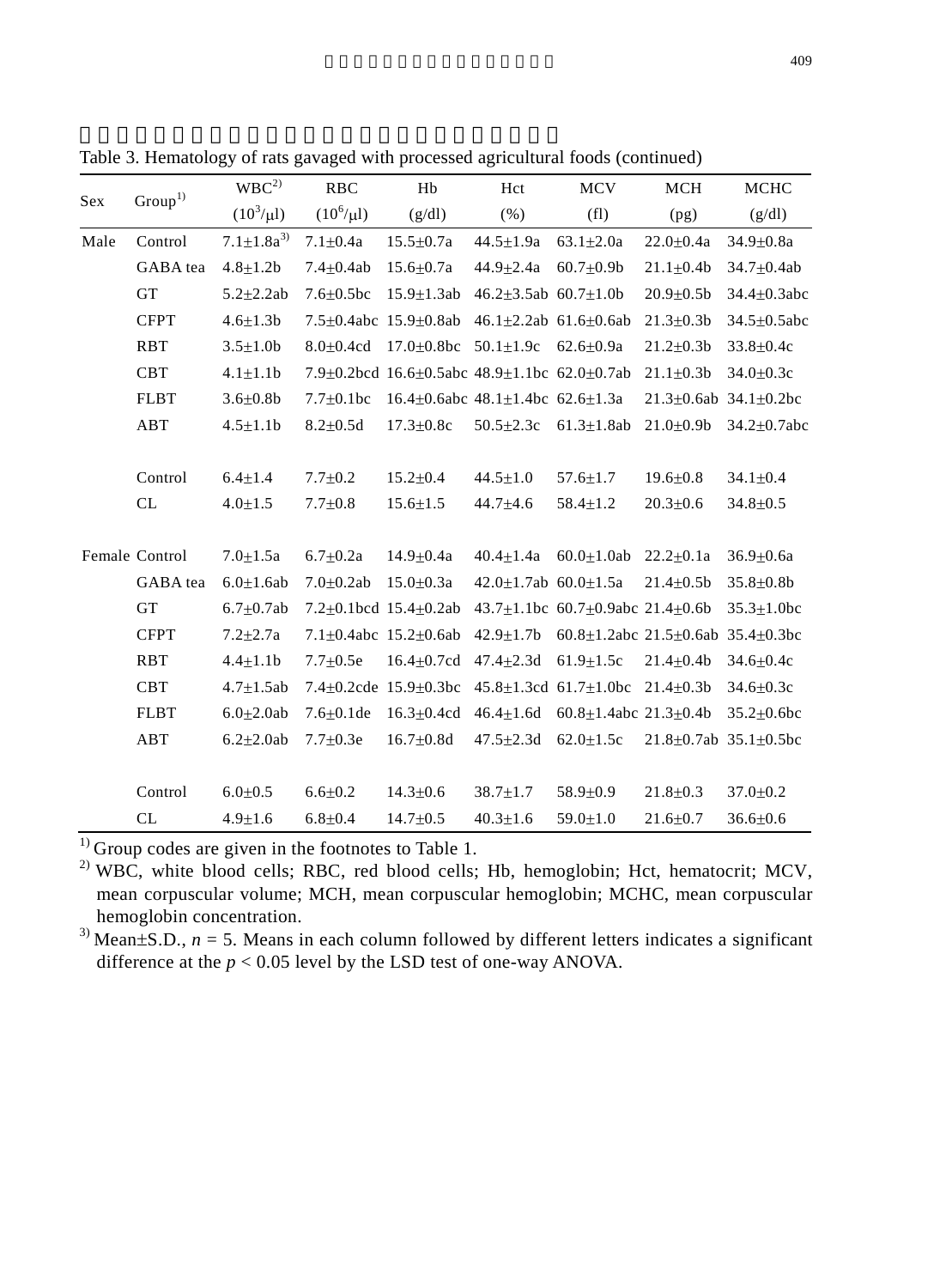| Sex  | Group <sup>1</sup>  | ALT <sup>2</sup>       | AST                | $\rm BUN$         | Cholesterol            | Creatinine       | Triglyceride       |
|------|---------------------|------------------------|--------------------|-------------------|------------------------|------------------|--------------------|
|      |                     | (U/1)                  | (U/I)              | (mg/dl)           | (mg/dl)                | (mg/dl)          | (mg/dl)            |
| Male | Control             | $37.6 \pm 7.8a^{3}$    | $103.6 \pm 19.5a$  | $22.8 + 5.1a$     | $64.6 + 9.8a$          | $0.64 \pm 0.1a$  | $30.4 \pm 11.6a$   |
|      | $\operatorname{BT}$ | $41.7 \pm 8.4a$        | $99.1 \pm 11.6a$   | $21.5 \pm 1.5a$   | $67.2 \pm 8.1a$        | $0.52{\pm}0.0b$  | $25.6 \pm 14.5a$   |
|      | JT/HT               | $36.0 \pm 6.9a$        | $93.3 \pm 6.7a$    | $21.1 \pm 2.2a$   | $66.2{\pm}7.0a$        | $0.54 \pm 0.1$   | $21.4 \pm 6.1a$    |
|      | Control             | $58.8 + 9.3a$          | $95.1 \pm 6.0$ ab  | $18.3 \pm 2.2a$   | $62.2 \pm 5.9a$        | $0.6 \pm 0.1a$   | $92.6 \pm 12.3a$   |
|      | JT/SMT              | $47.9 \pm 6.7a$        | 78.7±11.8a         | $19.6{\pm}2.9a$   | $64.2 \pm 10.1a$       | $0.5 \pm 0.0$    | $69.0 \pm 18.8$    |
|      | Yam/JT              | $53.5 \pm 9.7a$        | $83.0{\pm}9.9a$    | $19.7 \pm 3.6a$   | $63.8 \pm 7.6a$        | $0.5 \pm 0.0$    | $61.8 \pm 7.6$ bc  |
|      | Yam/JT/BP           | $45.1 \pm 6.1a$        | $84.4 \pm 11.5$ ab | $20.2 \pm 2.2a$   | $65.2 \pm 12.5a$       | $0.5 \pm 0.0$    | 44.4±17.9cd        |
|      | JT/Yam/MC           | $50.7 + 9.4a$          | $101.4 \pm 14.1$   | $15.9 \pm 2.1a$   | $68.4 \pm 2.4a$        | $0.5 \pm 0.0$    | $38.8 \pm 7.0d$    |
|      | Control             | $35.6 \pm 8.2a$        | $90.2 \pm 8.4ab$   | $16.0{\pm}2.6ab$  | $60.8 + 4.7a$          | $0.6 \pm 0.1$ ab | $42.6 + 2.7ab$     |
|      | YL-S                | $31.1 \pm 8.1a$        | $71.8 \pm 3.0c$    | $16.6{\pm}2.0ab$  | $63.4 \pm 5.6a$        | $0.5 \pm 0.0$ ab | $33.4 \pm 8.5b$    |
|      | $YL-L$              | $30.7 \pm 4.3a$        | $96.6 \pm 7.1a$    | $14.5 \pm 2.5b$   | $60.6{\pm}4.1a$        | $0.5 \pm 0.1$ ab | $35.0 + 9.7$       |
|      | $\rm{NF}$           | $34.8 + 5.8a$          | $81.6 \pm 13$ bc   | $18.5 \pm 2.7a$   | $63.8 \pm 6.7a$        | $0.6 \pm 0.1a$   | $25.4 + 8.0$       |
|      | ML                  | 38.9 <sup>+4</sup> .7a | 79.9 $\pm$ 6.3bc   | $10.6 \pm 1.5c$   | 54.8±10.7a             | $0.5 \pm 0.0$    | 55.2±22.9a         |
|      | Female Control      | $26.0 \pm 5.0a$        | $80.5 \pm 12.0a$   | $18.9 \pm 1.8a$   | $86.8 + 9.5a$          | $0.7 + 0.0a$     | $37.4 \pm 24.1a$   |
|      | $\operatorname{BT}$ | $24.9 \pm 7.0a$        | $74.3 \pm 7.7a$    | $18.5 \pm 5.7a$   | $84.8 \pm 13.0a$       | $0.5 + 0.1$      | $35.6 \pm 17.6a$   |
|      | JT/HT               | $22.5 \pm 4.7a$        | $71.3 \pm 12.8a$   | $19.1 \pm 4.9a$   | 81.8 <sup>+4</sup> .4a | $0.5 \pm 0.1$    | $37.2 \pm 33.5a$   |
|      | Control             | $37.4 + 8.2a$          | $83.2 \pm 6.7ab$   | $20.3 \pm 3.5$ ab | 78.6±10.3a             | $0.5 \pm 0.0a$   | $58.0 \pm 15.8a$   |
|      | JT/SMT              | $40.9 + 9.1a$          | $77.2 \pm 11.4a$   | $28.3 + 8.3b$     | $67.4 + 8.7$           | $0.4 + 0.0a$     | $60.8{\pm}20.2a$   |
|      | Yam/JT              | $33.8 \pm 3.6a$        | 78.0 $\pm$ 6.4a    | $18.1 \pm 3.8a$   | $72.8 \pm 6.2ab$       | $0.5 \pm 0.0a$   | $33.2 \pm 8.7$     |
|      | Yam/JT/BP           | $43.1 + 8.4a$          | $94.8 \pm 14.0$    | $24.1 + 4.7ab$    | $74.4 \pm 3.6ab$       | $0.5 + 0.1a$     | $35.6 \pm 12.7$ b  |
|      | JT/Yam/MC           | $35.9 \pm 4.0a$        | $88.3 \pm 8.2ab$   | $24.0 \pm 4.1$ ab | $82.0 \pm 1.3a$        | $0.5 \pm 0.1a$   | 34.0±4.3b          |
|      | Control             | $22.8 \pm 3.0$ ab      | $80.7 \pm 4.6a$    | $17.1 \pm 1.5a$   | $76.0 \pm 14.3a$       | $0.6 \pm 0.1a$   | $42.0 \pm 15.7$ ab |
|      | YL-S                | $23.8 \pm 2.2ab$       | $83.8 + 9.5a$      | $15.8 + 2.6a$     | $91.2 \pm 13.6a$       | $0.6 + 0.1a$     | $45.8 \pm 7.5ab$   |
|      | $YL-L$              | $21.3 \pm 2.4$         | 72.57.7ab          | $20.0 \pm 2.4a$   | $83.4 \pm 14.3a$       | $0.7 + 0.1a$     | $34.0 \pm 8.6$ ab  |
|      | $\rm{NF}$           | $24.5 + 4.4ab$         | $67.3 \pm 8.4$     | $27.4 + 9.1$      | $85.2 \pm 15.8a$       | $0.6 + 0.1a$     | $30.4 \pm 4.6 b$   |
|      | ML                  | $27.4 \pm 4.3a$        | $83.8 + 7.9a$      | 21.2±4.3ab        | 77.0±15.0a             | $0.6 \pm 0.0a$   | $48.0 \pm 17.0a$   |

Table 4. Serum biochemistry of rats gavaged with processed agricultural foods

 $1)$  Group codes are given in the footnotes to Table 1.

 $^{2)}$  ALT, alanine aminotransferase; AST, aspartate aminotransferase; BUN, blood urea nitrogen.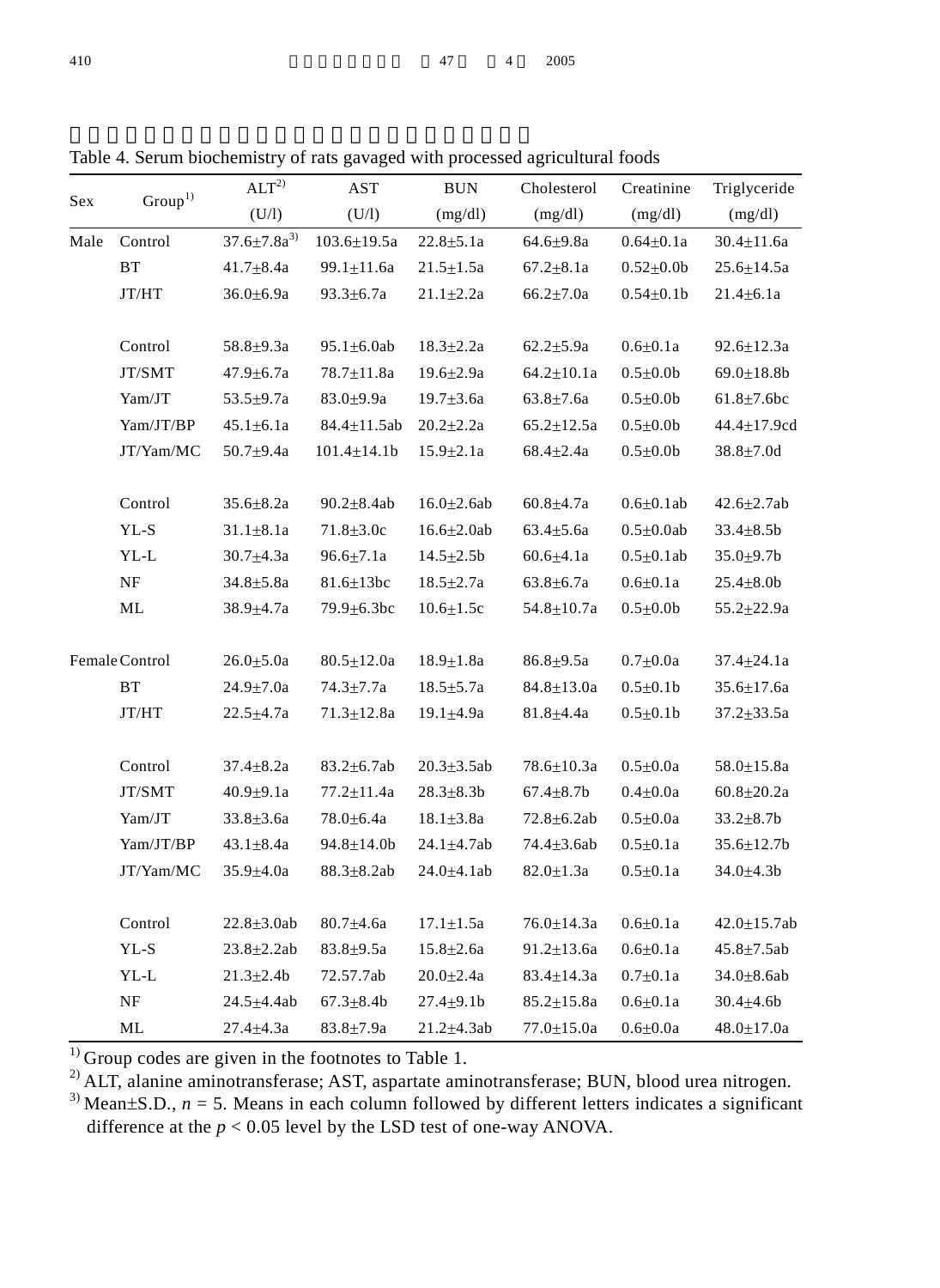|        | $\mathrm{Group}^1$ | ALT <sup>2</sup>    | AST              | <b>BUN</b>         | Cholesterol       | Creatinine      | Triglyceride       |
|--------|--------------------|---------------------|------------------|--------------------|-------------------|-----------------|--------------------|
| Sex    |                    | (U/1)               | (U/1)            | (mg/dl)            | (mg/dl)           | (mg/dl)         | (mg/dl)            |
|        | Control            | $32.0 \pm 0.4a^{3}$ | $85.0 \pm 7.8a$  | $16.2\pm0.8abc$    | $75.6{\pm}7.6a$   | $0.5 \pm 0.0a$  | $51.8 + 24.5a$     |
| Male   | GABA tea           | $35.4 + 1.7ab$      | $77.8 + 12.4a$   | $13.7 \pm 1.4ab$   | $74.8 + 7.4a$     | $0.4 + 0.1a$    | $35.4 + 4.2ab$     |
|        | <b>GT</b>          | $36.1 + 5.2ab$      | $86.0 + 7.5a$    | $18.7 + 3.6$ bcd   | $82.0 \pm 7.3a$   | $0.5 + 0.0a$    | $36.4 \pm 17.9$ ab |
|        | <b>CFPT</b>        | $26.4 \pm 6.1a$     | 79.9±13.4a       | $21.9 + 5.6d$      | $95.4 \pm 15.1$ b | $0.6 \pm 0.1$   | $35.4 \pm 14.1$ ab |
|        | <b>RBT</b>         | $35.3 + 3.3ab$      | $88.3 \pm 15.4a$ | $19.9 + 5.8$ cd    | $76.4 + 8.3a$     | $0.5 + 0.1$ ab  | $26.8 + 7.7b$      |
|        | <b>CBT</b>         | $44.3 + 21b$        | $92.4 + 43.9a$   | $18.6 \pm 1.7$ bcd | $72.6{\pm}7.9a$   | $0.5 + 0.1a$    | $18.2{\pm}4.0b$    |
|        | <b>FLBT</b>        | $30.1 + 5.3a$       | $91.9 \pm 8.2a$  | $13.3 \pm 1.5a$    | $72.2 + 7.2a$     | $0.5 \pm 0.0a$  | $25.0 \pm 6.3 b$   |
|        | ABT                | $36.0 \pm 4.8$ ab   | $89.6 \pm 13.2a$ | $19.9 \pm 4.5$ cd  | $74.0 \pm 6.2a$   | $0.4 \pm 0.1 a$ | $19.2 \pm 8.0$     |
|        |                    |                     |                  |                    |                   |                 |                    |
|        | Control            | $42.9 + 6.5$        | $96.9 + 8.0$     | $21.1 + 2.2$       | $54.6 \pm 6.9$    | $0.5 + 0.1$     | $78.0 + 19.0$      |
|        | CL                 | $34.1 \pm 11.3$     | $88.9 \pm 11.6$  | $25.6 \pm 2.6$     | $60.2 + 9.8$      | $0.5 \pm 0.0$   | $44.4 \pm 2.6$     |
|        |                    |                     |                  |                    |                   |                 |                    |
| Female | Control            | $28.4 \pm 3.6a$     | $79.2 \pm 10.5a$ | $18.3 \pm 2.6a$    | $81.4 + 2.4$ bc   | $0.5 \pm 0.1a$  | $45.2 + 17.4$ ab   |
|        | GABA tea           | $30.9 \pm 8.7a$     | $87.1 \pm 15.4a$ | $18.5 \pm 1.6a$    | $82.4 + 9.5b$     | $0.5 \pm 0.0a$  | $58.6 \pm 13.3a$   |
|        | <b>GT</b>          | $26.1 \pm 2.6a$     | $76.0 + 5.9a$    | $16.0{\pm}2.2a$    | $98.2 + 11.9a$    | $0.5 + 0.0a$    | $54.6 + 6.4a$      |
|        | <b>CFPT</b>        | $26.0 \pm 2.9a$     | $80.3 \pm 4.7a$  | $16.3 \pm 1.5a$    | $101.4 + 17a$     | $0.5 \pm 0.1a$  | $36.4 \pm 4.8$ bc  |
|        | RBT                | $32.4 \pm 5.4a$     | $85.7 \pm 6.4a$  | $16.6 \pm 3.5a$    | 56.6 $\pm$ 9.9de  | $0.5 \pm 0.0a$  | $27.2 \pm 5.7$ cd  |
|        | <b>CBT</b>         | $34.5 \pm 5.0a$     | $88.8 \pm 7.1a$  | $16.8 + 2.4a$      | $53.8 + 6.3e$     | $0.5 \pm 0.1a$  | $34.2 \pm 5.1$ bc  |
|        | <b>FLBT</b>        | $64.6{\pm}43.7b$    | $79.8 + 10.7a$   | $19.0 \pm 1.6a$    | $56.6 \pm 6.4$ de | $0.5 \pm 0.1a$  | $40.2 \pm 13.6$ bc |
|        | ABT                | $22.7 + 4.0a$       | $73.4 \pm 5.6a$  | $24.9 \pm 3.4 b$   | $68.0 \pm 6.1$ cd | $0.5 \pm 0.1a$  | $19.8 \pm 3.4$ d   |
|        |                    |                     |                  |                    |                   |                 |                    |
|        | Control            | $35.1 \pm 5.2$      | $94.0 \pm 18.1$  | $39.6 \pm 2.5$     | $78.0 \pm 11.7$   | $0.6 + 0.1$     | $61.4 \pm 6.9$     |
|        | CL                 | $30.7 + 5.7$        | $82.8 + 6.5$     | $28.7 + 12.8$      | $71.2 + 7.6$      | $0.6 + 0.1$     | $59.2 \pm 11.3$    |

Table 4. Serum biochemistry of rats gavaged with processed agricultural foods (continued)

 $\overline{1}$ ) Group codes are given in the footnotes to Table 1.

<sup>2)</sup> ALT, alanine aminotransferase; AST, aspartate aminotransferase; BUN, blood urea nitrogen.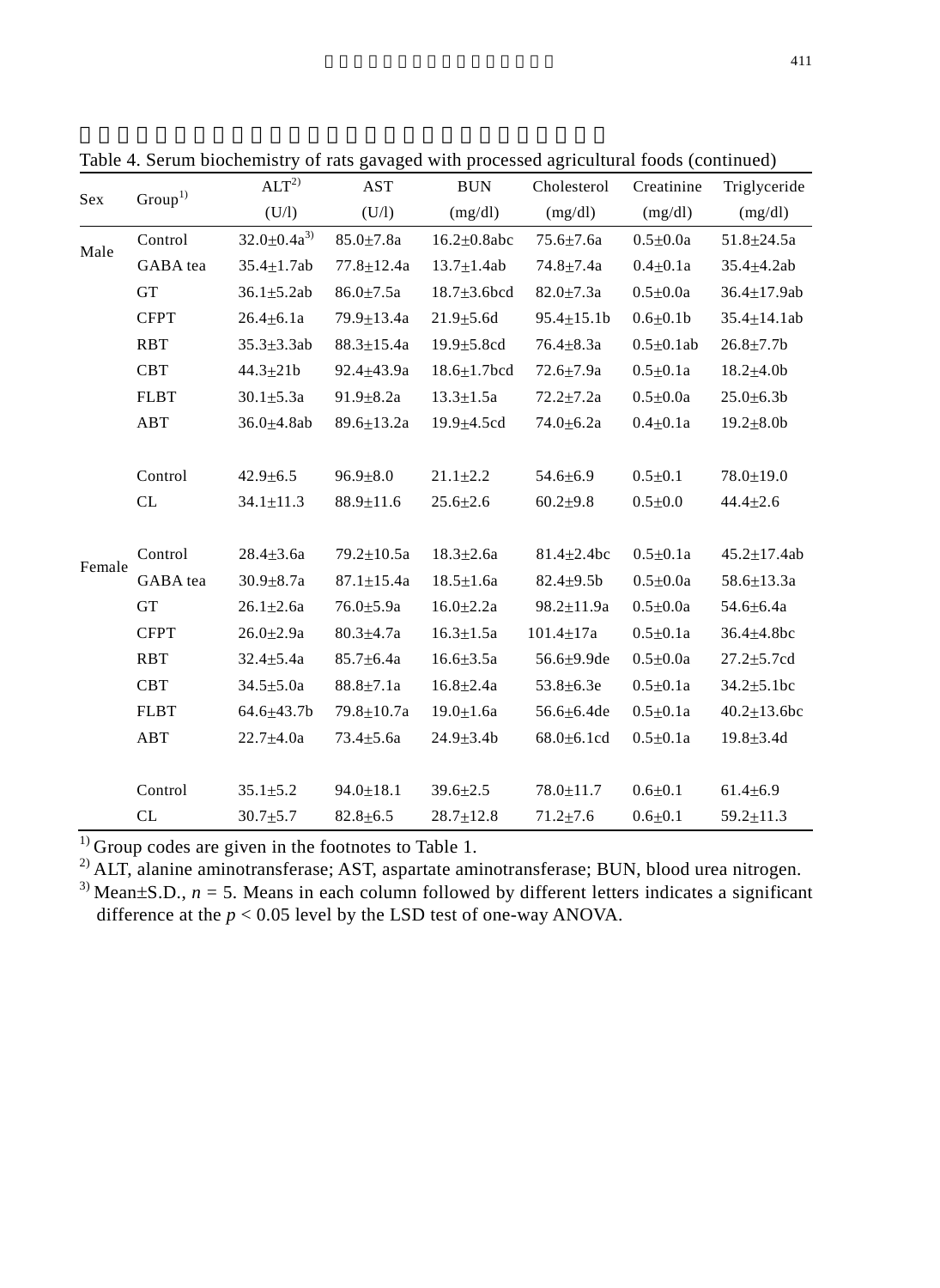|           |  |  |  |  | Table 5. Body weight changes of rats after 28 days of feeding with Cynanchum leaf and bird's |  |  |
|-----------|--|--|--|--|----------------------------------------------------------------------------------------------|--|--|
| nest fern |  |  |  |  |                                                                                              |  |  |

| Sex    | Group <sup>1</sup> |                      |                   | Body weight change (g) |                 |                   |
|--------|--------------------|----------------------|-------------------|------------------------|-----------------|-------------------|
|        | (g/kg)             | Day 0                | Day 7             | Day 14                 | Day 21          | Day 28            |
| Male   | Control            | $169.2 \pm 7.4a^{2}$ | $263.2 \pm 12.9a$ | $315.2 + 15.9a$        | $350.4+19.5a$   | $375.6 + 22.0a$   |
|        | CL(5)              | $171.4 + 8.9a$       | $270.4+18.9a$     | $335.2 + 21.3a$        | $374.1 + 20.9a$ | $399.7 \pm 23.4a$ |
|        | CL(10)             | $170.2 \pm 10.1a$    | $266.0 + 10.9a$   | $325.1 + 13.4a$        | $363.0 + 24.4a$ | $379.9 + 24.6a$   |
|        | CL(15)             | $170.4 + 10.3a$      | $261.2 + 8.6a$    | $320.1 + 11.4a$        | $356.8 + 13.9a$ | $382.7 + 19.5a$   |
|        | NF(15)             | $168.8 + 6.0a$       | $261.9+13.5a$     | $322.5 + 16.4a$        | $359.5 + 22.1a$ | $386.6 + 24.2a$   |
| Female | Control            | $142.5 + 5.9a$       | $197.8 + 8.7a$    | $221.4 + 15.8a$        | $243.9 + 17.2a$ | $257.9 + 15.0a$   |
|        | CL(5)              | $141.8 \pm 5.7a$     | $190.7 \pm 6.7a$  | $223.1 + 15.1a$        | $228.9 + 15.4a$ | $243.5 + 18.5a$   |
|        | CL(10)             | $142.3 + 7.1a$       | $193.8 + 7.6a$    | $225.6 + 13.6a$        | $239.1 + 15.1a$ | 248.6+14.9a       |
|        | CL(15)             | $144.7 + 8.7a$       | $192.4 + 14.5a$   | $216.3 + 22.8a$        | $228.3 + 21.0a$ | $237.4 + 19.1a$   |
|        | NF(15)             | $143.0 \pm 6.2a$     | $194.3 + 4.6a$    | $223.6 + 11.2a$        | $235.7 + 14.6a$ | $248.1 + 10.9a$   |

<sup>1)</sup> CL, *Cynanchum* leaf; NF, bird's nest fern.

<sup>2)</sup> Mean $\pm$ S.D., *n* = 5. Means in a column followed by different letters indicates a significant difference at the  $p < 0.05$  level by the LSD test of one-way ANOVA.

 $28$ Table 6. Feed consumption changes of rats after 28 days of feeding with *Cynanchum* leaf and bird's nest fern

| <b>Sex</b> | Group <sup>1</sup> |                       |                   | Feed consumption (g) |                   |
|------------|--------------------|-----------------------|-------------------|----------------------|-------------------|
|            | (g/kg)             | Week 1                | Week 2            | Week 3               | Week 4            |
| Male       | Control            | $188.9 \pm 16.6a^{2}$ | $197.4 \pm 15.5a$ | $187.6 \pm 13.9a$    | $170.8 \pm 11.4a$ |
|            | CL(5)              | $186.5 \pm 19.4a$     | $212.2 \pm 15.0a$ | $204.6 + 7.9a$       | $183.4 + 9.8a$    |
|            | CL(10)             | $180.8 + 2.9a$        | $212.7 + 6.0a$    | $202.9 + 19.3a$      | $183.2 \pm 13.9a$ |
|            | CL(15)             | $173.5 \pm 7.3a$      | $202.3 + 9.6a$    | $200.2 + 11.3a$      | $180.0 \pm 11.6a$ |
|            | NF(15)             | $186.1 + 15.5a$       | $213.9 + 6.8a$    | $202.1 + 10.4a$      | $186.3 + 9.6a$    |
| Female     | Control            | $145.5 + 13.7a$       | $162.2 + 40.0a$   | $142.5 + 4.7a$       | $147.0 + 28.7a$   |
|            | CL(5)              | $144.5 \pm 11.6a$     | $167.1 + 28.9a$   | $141.5 \pm 22.6a$    | $125.2 \pm 11.2a$ |
|            | CL(10)             | $151.8 + 4.7a$        | $156.3 \pm 14.4a$ | $146.2 + 14.9a$      | $138.1 + 7.0a$    |
|            | CL(15)             | $140.9 \pm 13.2a$     | $145.8 \pm 22.9a$ | $137.6 + 15.4a$      | $121.8 \pm 7.8a$  |
|            | NF(15)             | $150.7 + 8.9a$        | $155.3 \pm 26.1a$ | $146.5 \pm 11.2a$    | $148.8 \pm 25.4a$ |

<sup>1)</sup> CL, *Cynanchum* leaf; NF, bird's nest fern.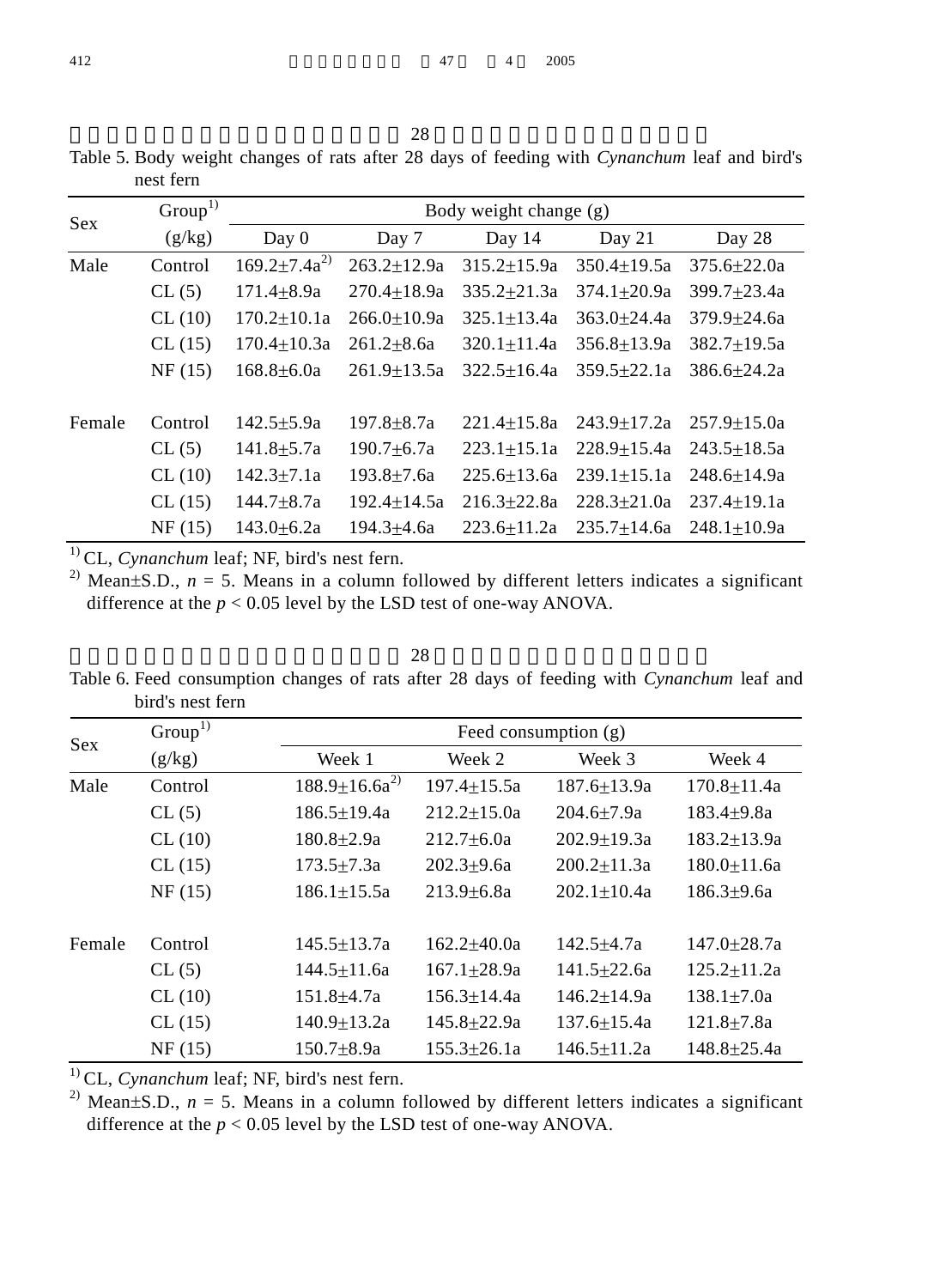$28$ 

Table 7. Hematology of rats after 28 days of feeding with *Cynanchum* leaf and bird's nest fern

| Sex  |        | $Group1) WBC2) RBC$ | Hb                                           | Hct | <b>MCV</b>        | <b>MCH</b>                                                                                                     | <b>MCHC</b> |
|------|--------|---------------------|----------------------------------------------|-----|-------------------|----------------------------------------------------------------------------------------------------------------|-------------|
|      | (g/kg) |                     | $(10^3/\mu l)$ $(10^6/\mu l)$ $(g/dl)$ $(%)$ |     | (f <sub>l</sub> ) | (pg)                                                                                                           | (g/dl)      |
| Male |        |                     |                                              |     |                   | Control $7.7\pm0.9a^{3}$ $7.4\pm0.3a$ $15.7\pm0.5a$ $46.9\pm2.4a$ $63.1\pm1.3a$ $21.2\pm0.6ab$ $33.6\pm1.0ab$  |             |
|      | CL(5)  |                     |                                              |     |                   | $5.5\pm1.2a$ $7.4\pm0.3a$ $15.6\pm0.5a$ $46.7\pm1.8a$ $63.1\pm2.1a$ $21.0\pm0.5ab$ $33.3\pm0.6ab$              |             |
|      |        |                     |                                              |     |                   | CL (10) $6.5\pm1.5a$ 7.7+0.1a $15.8\pm0.3a$ 47.7+1.2a $62.0\pm1.0a$ 20.5+0.4a 33.1+0.5a                        |             |
|      |        |                     |                                              |     |                   | CL (15) 5.9+2.0a 7.4+0.3a 15.7+0.2a 46.7+0.9a 63.2+1.7a 21.2+0.7ab 33.5+0.5ab                                  |             |
|      |        |                     |                                              |     |                   | NF (15) $7.3\pm2.3a$ $7.5\pm0.3a$ $16.2\pm0.6a$ $47.6\pm2.0a$ $63.1\pm1.5a$ $21.5\pm0.7b$ $34.1\pm0.5b$        |             |
|      |        |                     |                                              |     |                   |                                                                                                                |             |
|      |        |                     |                                              |     |                   | Female Control 4.2±0.6a 6.9±0.4a 14.7±0.3a 41.9±1.0a 60.7±2.8a 21.3±1.0a 35.1±0.5a                             |             |
|      |        |                     |                                              |     |                   | CL (5) $4.6\pm0.5a$ $7.1\pm0.3a$ $15.2\pm0.8ab$ $42.5\pm2.3a$ $60.2\pm1.4a$ $21.4\pm0.6a$ $35.6\pm0.4a$        |             |
|      |        |                     |                                              |     |                   | CL (10) $7.7\pm2.2b$ $7.0\pm0.3a$ $15.2\pm0.3ab$ $42.7\pm0.7a$ $60.7\pm1.8a$ $21.7\pm1.1a$ $35.7\pm1.0a$       |             |
|      |        |                     |                                              |     |                   | CL (15) $5.5\pm2.1ab$ 7.2 $\pm0.2a$ 15.6 $\pm0.3b$ 44.0 $\pm1.5a$ 60.9 $\pm2.0a$ 21.6 $\pm0.7a$ 35.5 $\pm0.8a$ |             |
|      |        |                     |                                              |     |                   | NF (15) $5.3\pm1.7ab$ 7.1 $\pm0.3a$ 15.7 $\pm0.6b$ 43.8 $\pm1.8a$ 61.9 $\pm1.1a$ 22.2 $\pm0.6a$ 36.0 $\pm0.6a$ |             |

<sup>1)</sup> CL, *Cynanchum* leaf: NF, bird's nest fern.

 $^{2)}$  WBC, white blood cells; RBC, red blood cells; Hb, hemoglobin; Hct, hematocrit; MCV, mean corpuscular volume; MCH, mean corpuscular hemoglobin; MCHC, mean corpuscular hemoglobin concentration.

<sup>3)</sup> Mean $\pm$ S.D., *n* = 5. Means in a column followed by different letters indicates a significant difference at the  $p < 0.05$  level by the LSD test of one-way ANOVA.

Table 8. Serum biochemistry of rats after 28 days of feeding with *Cynanchum* leaf and bird's nest fern

 $\sim$  28

| <b>Sex</b> | Group <sup>1</sup> | ALT <sup>2</sup>                | <b>AST</b>        | <b>BUN</b>      | Cholesterol      | Creatinine       | Triglyceride       |
|------------|--------------------|---------------------------------|-------------------|-----------------|------------------|------------------|--------------------|
|            | (g/kg)             | (U/1)                           | (U/1)             | (mg/dl)         | (mg/dl)          | (mg/dl)          | (mg/dl)            |
| Male       | Control            | $36.4 \pm 7.7$ ab <sup>3)</sup> | $72.0 + 11.6a$    | $22.0 \pm 1.2a$ | $96.8 \pm 6.1a$  | $0.6 \pm 0.0a$   | $50.8 + 8.9a$      |
|            | CL(5)              | $42.2 + 5.9b$                   | $85.0 + 10.3a$    | $23.0 + 1.7a$   | $102.0 + 4.2a$   | $0.5 + 0.1$ ab   | $44.0 + 14.4ab$    |
|            | CL(10)             | $34.2 + 8.0ab$                  | $72.6 + 12.0a$    | $20.0 + 10.0a$  | $99.4 + 5.8a$    | $0.5 + 0.1b$     | $32.6 + 8.8b$      |
|            | CL(15)             | $34.1 \pm 4.2$ ab               | $79.4 \pm 5.0a$   | $20.0 \pm 2.5a$ | $102.4 \pm 2.8a$ | $0.6 \pm 0.1$ ab | $47.2 \pm 6.3a$    |
|            | NF(15)             | $32.2 \pm 2.2a$                 | $82.4 + 3.4a$     | $20.0 \pm 2.1a$ | $100.8 + 2.6a$   | $0.6 + 0.1$ ab   | $37.4 + 7.2ab$     |
|            | Female Control     | $33.4 \pm 2.4a$                 | $104.1 \pm 10.6a$ | $23.7 + 1.7a$   | $100.4 + 3.0a$   | $0.6 + 0.1a$     | $30.6 + 3.0ab$     |
|            | CL(5)              | $34.4 \pm 5.0a$                 | $99.5 \pm 12.1a$  | $28.5 + 3.8b$   | $104.4 + 2.2a$   | $0.7 \pm 0.1$    | $40.2 \pm 8.1c$    |
|            | CL(10)             | $28.1 \pm 5.0a$                 | $96.1 \pm 6.5a$   | $24.0 + 3.0a$   | $104.4 + 2.9a$   | $0.6 + 0.1$ ab   | $28.4 \pm 3.6a$    |
|            | CL(15)             | $31.2 + 2.7a$                   | $112.4 \pm 24.9a$ | $26.0 + 3.6ab$  | $106.8 + 2.7a$   | $0.6 + 0.1$ ab   | $38.6 \pm 7.7$ bc  |
|            | NF(15)             | $31.2 + 6.7a$                   | $93.6 + 14.2a$    | $23.7 \pm 2.8a$ | $106.0 + 3.2a$   | $0.7+0.0b$       | $33.4 \pm 7.4$ abc |

<sup>1)</sup> CL, *Cynanchum* leaf; NF, bird's nest fern.

<sup>2)</sup> ALT, alanine aminotransferase; AST, aspartate aminotransferase; BUN, blood urea nitrogen.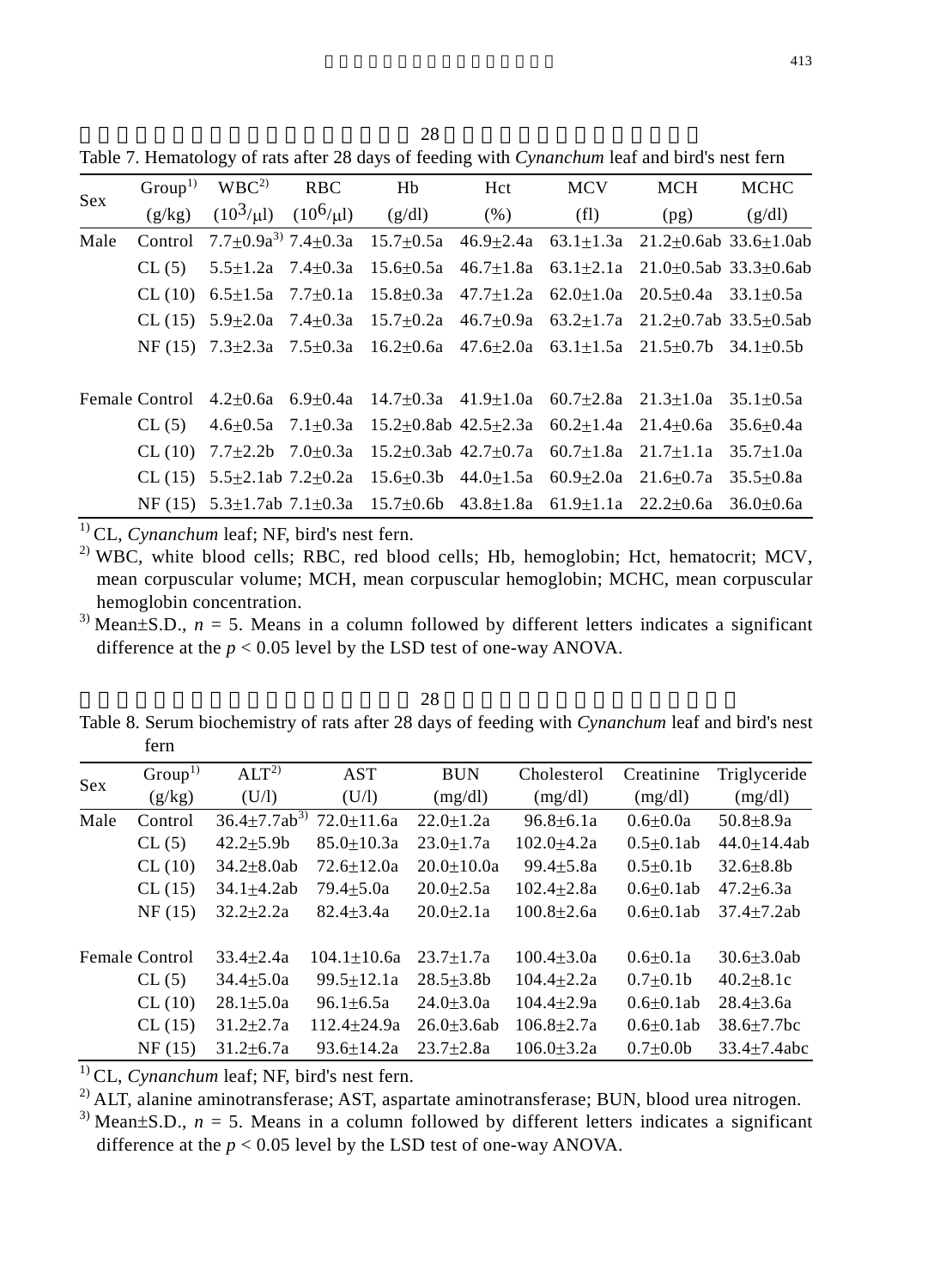|                             |                                |                         |                      |                     |          | $LD_{50}$      |  |  |
|-----------------------------|--------------------------------|-------------------------|----------------------|---------------------|----------|----------------|--|--|
| 5 g/kg body weight 28       |                                |                         |                      |                     | 5        | 10 15          |  |  |
| $g/kg/day$ 15 $g/kg/day$    |                                |                         |                      |                     |          |                |  |  |
|                             |                                |                         |                      |                     |          |                |  |  |
| 28                          |                                |                         |                      | no observed adverse |          |                |  |  |
| effect level, NOAEL         |                                | 15 g/kg body weight/day |                      |                     |          |                |  |  |
|                             |                                |                         |                      |                     |          |                |  |  |
|                             |                                | (10)                    |                      |                     | (11, 12) |                |  |  |
| (1, 13, 14)                 |                                |                         |                      | (3, 15, 16)         |          |                |  |  |
| (3, 17, 18)                 |                                |                         | (19, 20, 21)         |                     |          |                |  |  |
|                             | Cynanchum taiwanianum Yamazaki |                         |                      |                     |          |                |  |  |
|                             |                                |                         |                      | (4, 22)             |          | Asplenium      |  |  |
| australasicum (J.Sn.) Hook. |                                |                         |                      |                     |          |                |  |  |
| 28                          |                                | 28                      |                      | <b>NOAEL</b>        |          | 15 $g/kg$ body |  |  |
| weight/day                  |                                |                         |                      |                     |          |                |  |  |
|                             |                                |                         |                      |                     |          |                |  |  |
|                             |                                |                         |                      |                     |          |                |  |  |
|                             |                                |                         |                      |                     |          |                |  |  |
|                             |                                |                         |                      |                     |          |                |  |  |
| pyrrolizidine alkaloids     |                                | senkirkine              | symphytine           |                     |          |                |  |  |
|                             | (23)                           |                         |                      |                     |          |                |  |  |
|                             |                                |                         |                      |                     |          |                |  |  |
| $\overline{(}$              |                                | 28                      | $\mathcal{E}$        |                     |          |                |  |  |
|                             |                                |                         |                      |                     |          |                |  |  |
|                             |                                |                         |                      |                     |          |                |  |  |
|                             |                                | 1.                      |                      | 1995                |          | Cynanchum      |  |  |
| $-5.1.3 - P1$               |                                | 93                      | taiwanianum Yamazaki |                     |          | C.             |  |  |
|                             |                                |                         |                      |                     |          |                |  |  |
|                             |                                |                         |                      |                     |          | 75             |  |  |
|                             |                                | 2.                      |                      |                     |          |                |  |  |
| 9419                        |                                |                         |                      |                     | 2003     |                |  |  |
|                             |                                |                         |                      |                     |          |                |  |  |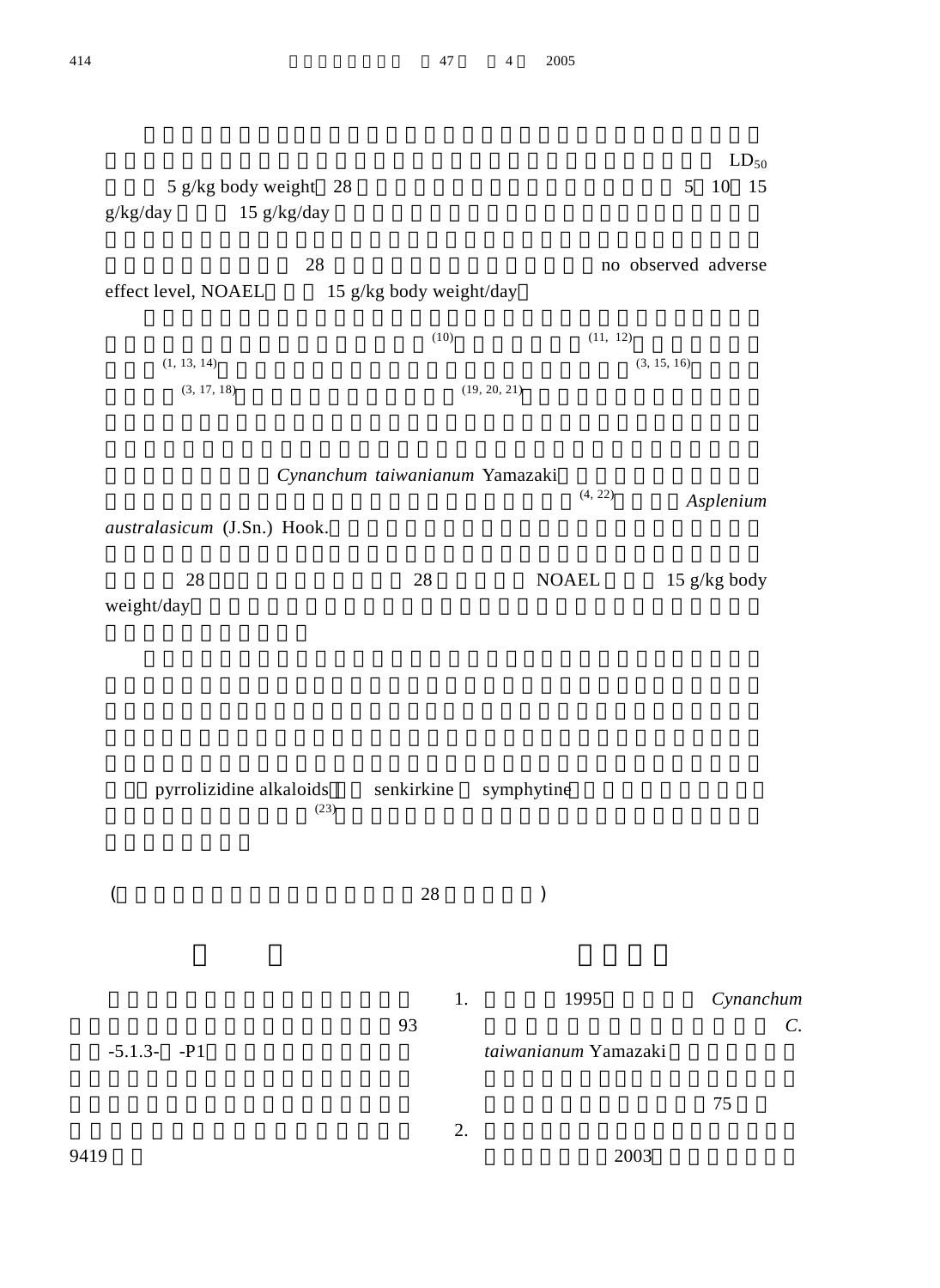158-167

 $3. 1999$ 

 $26$ 265-276

4. 1999 28

## 8803780

http://www.doh.gov.tw/90-law/law-3.ht m

 $28$ 

- 5. Environmental Protection Agency, Office of Prevention, Pesticides and Toxic Substances. 1998. Acute oral toxicity, OPPTS Harmonized Test Guidelines, Series 870.1100, EPA 712–C–98–190, Washington, DC. 10 pp.
- 6. Environmental Protection Agency, Office of Prevention, Pesticides and Toxic Substances. 2000. Repeated dose 28-day oral toxicity study in rodents, OPPTS Harmonized Test Guidelines, Series 870.3050, EPA 712–C–00–366, Washington, DC. 9 pp.
- 7. Organization for Economic Cooperation and Development. 2002. Acute Oral Toxicity, OECD Guideline for Testing of Chemicals Section 4: Health Effects: No. 401, Adopted 24 February 1987, Paris, France. 7 pp.
- 8. Organization for Economic Cooperation and Development. 1995. Repeated dose 28-day oral toxicity study in rodents, OECD Guideline for the Testing of Chemicals*.* Section 4: Health Effects, No: 407, 8 pp., Adopted:  $27<sup>th</sup>$  July, 1995.
- 9. Yu, J. Y. L., Cheng, C. K., Chen, B. J., Cheng, M. J., Cheng, H. H., Chang, W. J., Chen, H. H. C., Hong, C. C., Lee, P.

J., Liang, S. C., Sheu, K. S., Sung, Y. Y., Weng, C. N., Tsai, C. W., Wang, C. S., Wang, M. H., Yen, L. S., Yu, C. K., and Yu, J. Y. L. 2004. A Guideline for the Care and Use of Laboratory Animals. 2nd Edition, Published by the Chinese Society for the Laboratory Animal Science, Taipei 207 pp. (in Chinese).

- 10. Hsu, H. Y., Lin, B. F., Lin, J. Y., Kuo, C. C., and Chiang, W. 2003. Suppression of allergic reactions by dehulled adlay in association with the balance of TH1/TH2 cell responses. J. Agric. Food Chem. 51: 3763-3769.
- 11. Shih, C. K., Chiang, W. C., and Kuo, M. L. 2004. Effects of adlay on azoxymethaneinduced colon carcinogenesis in rats. Food Chem. Toxicol. 42: 1339-1347.
- 12. Chang, H. C., Huang, Y. C., and Hung, W. C. 2003. Antiproliferative and chemopreventive effects of adlay seed on lung cancer in vitro and in vivo. J. Agric. Food Chem. 51: 3656-3660.
- 13. Kim, S. O., Yun, S., Jung, B., Lee, E. H., Hahm, D., Shim, I., and Lee, H. 2004. Hypolipidemic effects of crude extract of adlay seed (*Coix lachrymajobi var. mayuen*) in obesity rat fed high fat diet: relations of TNF- $\alpha$  and leptin mRNA expressions and serum lipid levels. Life Sci. 75: 1391-1404.
- 14. Huang, B. W., Chiang, M. T., Yao, H. T., and Chiang, W. 2005. The effect of adlay oil on plasma lipids, insulin and leptin in rat. Phytomedicine 12: 433-439.
- 15. Yang, M. H., Wang, C. H., and Chen, H. L. 2001. Green, oolong and black tea extracts modulate lipid metabolism in hyperlipidemia rats fed high-sucrose diet. J. Nutr. Biochem. 12: 14-20.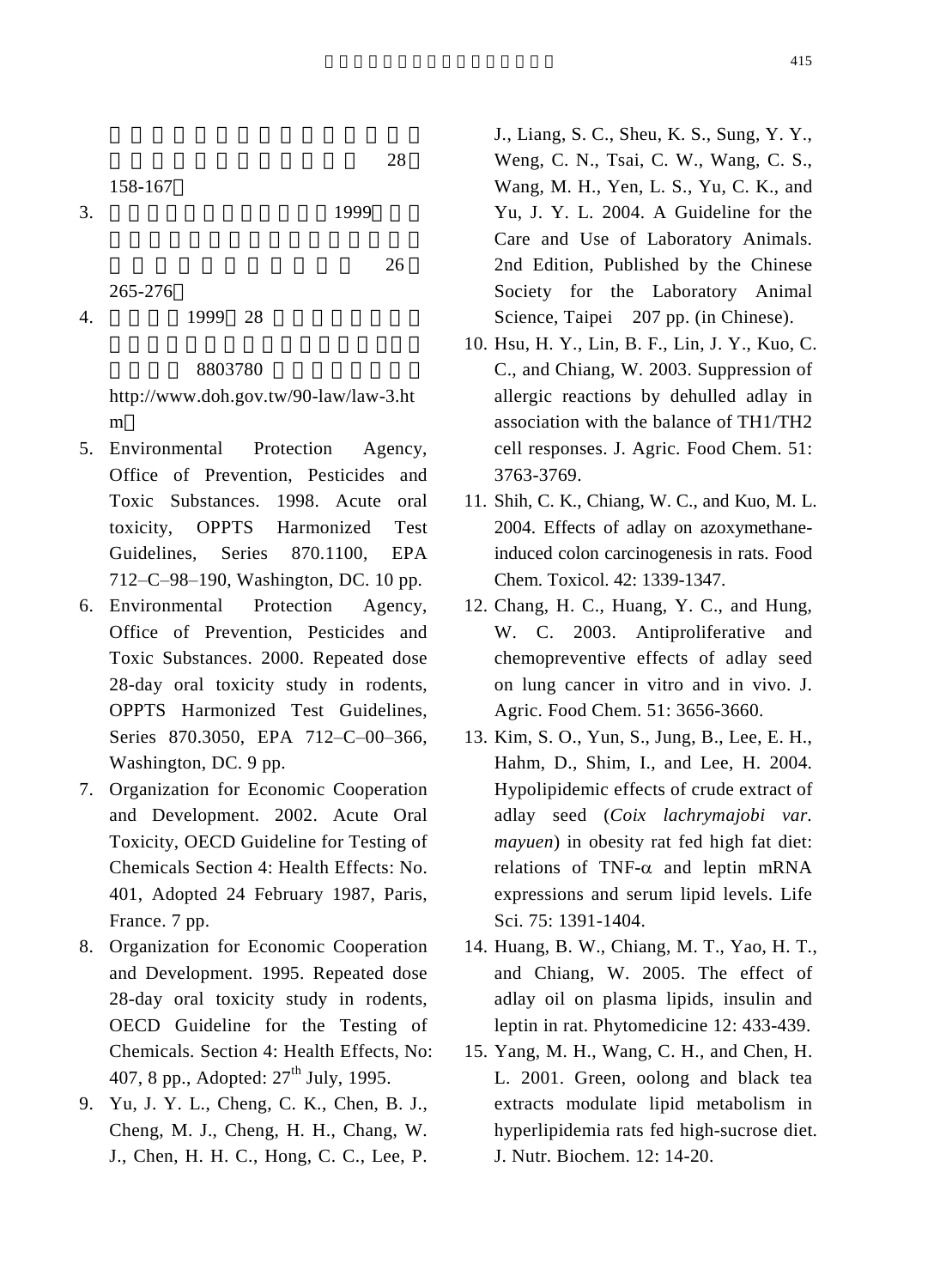- 16. Yang, T. T. C., and Koo, M. W. L. 1997. Hypocholesterolemic effects of Chinese tea. Pharmacol. Res. 35: 505-512.
- 17. Vinson, J. A., and Dabbagh, Y. A. 1998. Effect of green and black tea supplementation on lipids, lipid oxidation and fibrinogen in the hamster: mechanisms for the epidemiological benefits of tea drinking. FEBS Lett. 433: 44-46.
- 18. Erba, D., Riso, P., Bordoni, A., and Foti, P. 2005. Effectiveness of moderate green tea consumption on antioxidative status and plasma lipid profile in humans. J. Nutr. Biochem. 16: 144-149.
- 19. Matsumoto, N., Kohri, T., Okushio, K., and Hara, Y. 1996. Inhibitory effects of tea catechins, black tea extract and oolong tea extract on hepatocarcinogenesis in rat. Jpn. J. Cancer Res. 87: 1034-1038.
- 20. Shukla, Y., and Taneja, P. 2002.

Anticarcinogenic effect of black tea on pulmonary tumors in Swiss albino mice. Cancer Lett. 176: 137-141.

- 21. Suganuma, M., Okabe, S., Sueoka, N., Sueoka, E., Matsuyama, S., Imai, K., Nakachi, K., and Fujiki, H. 1999. Green tea and cancer chemoprevention. Mutat. Res. 428: 339-344.
- 22. Lee, M. K., Yeo, H., Kim, J., and Kim, Y. C. 2000. Protection of rat hepatocytes exposed to  $CCl<sub>4</sub>$  in-vitro by cynandione A, a biacetophenone from *Cynanchum wilfordii*. J. Pharm. Pharmacol. 52: 341-345.
- 23. Hirono, I., Haga, M., Fujii, M., Matsuura, S., Matsubara, N., Nakayama, M., Furuya, T., Hikichi, M., Takanashi, H., Uchida, E., Hosaka, S., and Ueno, I. 1979. Induction of hepatic tumors in rats by senkirkine and symphytine. J. Natl. Cancer Inst. 63: 469-472.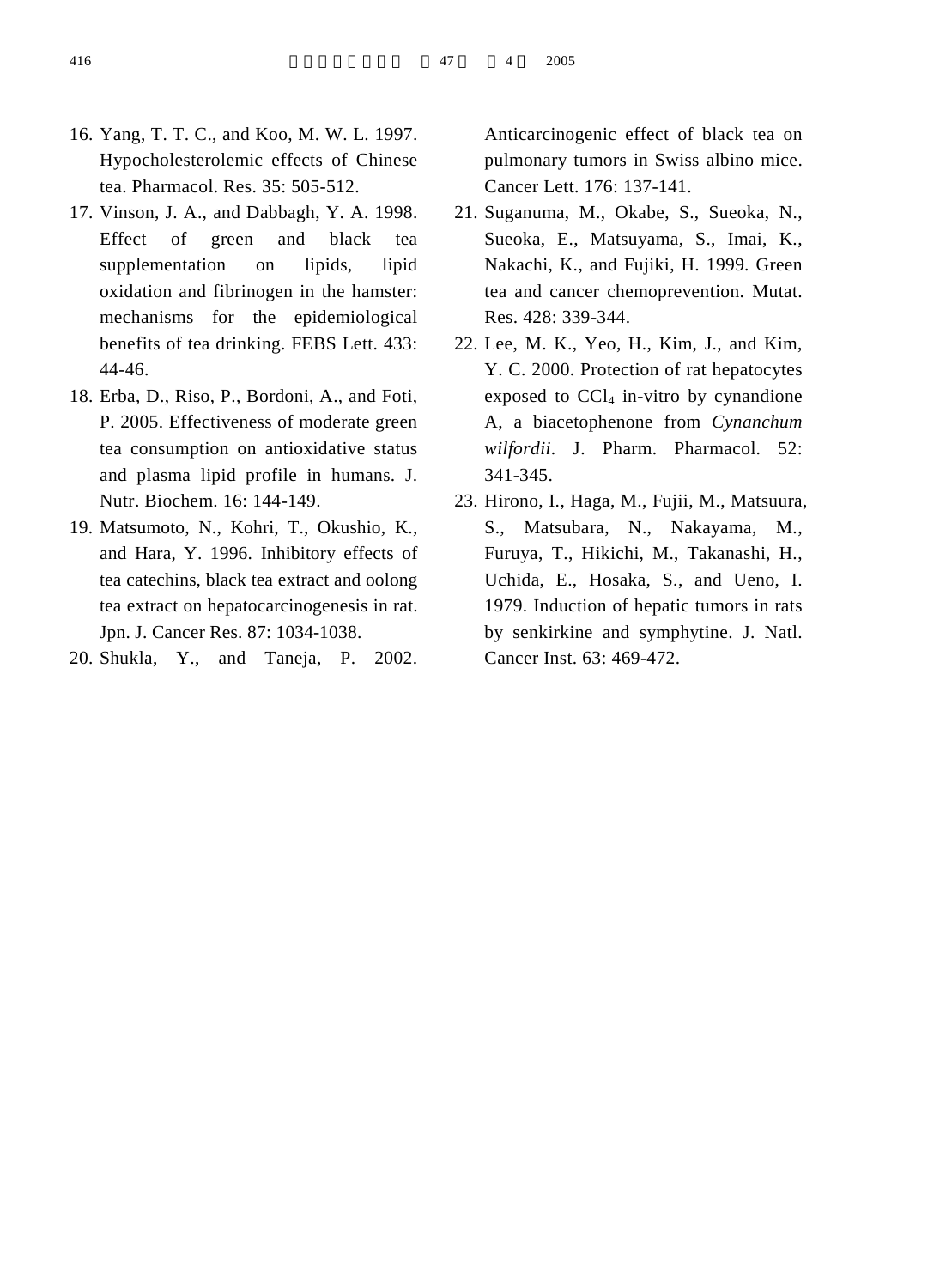## ABSTRACT

**Tsai, M. C.<sup>1</sup> , Liao, J. W.<sup>2</sup> Tseng, S. H.<sup>3</sup> , Chuan, C. H.<sup>4</sup> , Wu, S. S.<sup>5</sup> , Yang, S. H.<sup>6</sup> , Wang, S. C.<sup>7</sup> , and Hwang, J. S.<sup>1</sup>** \* **2005. Safety evaluation of processed agricultural foods.** Plant Prot. Bull. 47: 403-418. (<sup>1</sup> Applied Toxicology Division, Taiwan Agricultural Chemicals and Toxic Substances Research Institute, Council of Agriculture, Wufeng, Taichung 413, Taiwan (ROC);  $^2$  Institute of Veterinary Pathology, National Chung Hsing University, Taichung 402, Taiwan (ROC); <sup>3</sup>Taichung District Agricultural Research and Extension Station, Council of Agriculture, Tatsuen, Changhua 515, Taiwan (ROC); <sup>4</sup> Hualien District Agricultural Research and Extension Station, Council of Agriculture, Chi-an, Hualien 973, Taiwan (ROC); <sup>5</sup>Taitung Branch, Tea Research and Extension Station, Council of Agriculture, Luye, Taitung 955, Taiwan (ROC); <sup>6</sup> Department of Management and Utilization, Fengshan Tropical Horticultural Experiment Station, Agricultural Research Institute, Council of Agriculture, Fengshan, Kaohsiung 830, Taiwan (ROC);  $^7$  Department of Environmental Engineering and Management, Chaoyang University of Technology Taichung 413, Taiwan (ROC))

The aim of this study was to evaluate the acute oral toxicity and 28-day oral toxicity of processed agricultural foods for health care. Eighteen processed agricultural food products from an agricultural research institute and various extension stations of the Council of Agriculture were submitted to acute oral toxicity studies at a limited dose of 15 g/kg body weight for liquid substances and 5 g/kg body weight for solid substances. Toxicity testing was performed according to the guidelines of Health Food Control announced by the Department of Health. Tea products were boiled in reverse-osmosis water for 30 min. Solid or powder products were suspended in reverse-osmosis water. Results revealed that all treated rats survived the 14-day inspection. No gross lesions were found in any organs of treated rats. In addition, body weight in the test groups treated with Job's tears and nouttuyuis tea bag (JT/HT), *Chrysanthemi flos* paochung tea (CFPT), roselle black tea (RBT), cinnamon black tea (CBT), fu lu black tea (FLBT), and ailanthus prickly ash black tea (ABT) showed a significant decrease compared to the control group. Serum cholesterol in the RBT, CBT, and FLBT groups and triglyceride in the yam/JT, yam/JT/bee propolis powder (BP), JT/yam/monascus crisps (MC), RBT, CBT, FLBT, and ABT groups showed significant decreases compared to the control group ( $p <$ 0.05). The  $LD_{50}$  values of the acute oral toxicity of the tested processed agricultural foods were greater than 5 g/kg body weight. In the 28-day oral toxicity tests, water extracts of *Cynanchum taiwanianum* Yamazaki were used at doses of 5, 10, and 15 g/kg body weight/day, and bird's nest fern (*Asplenium australasicum*) was used at a